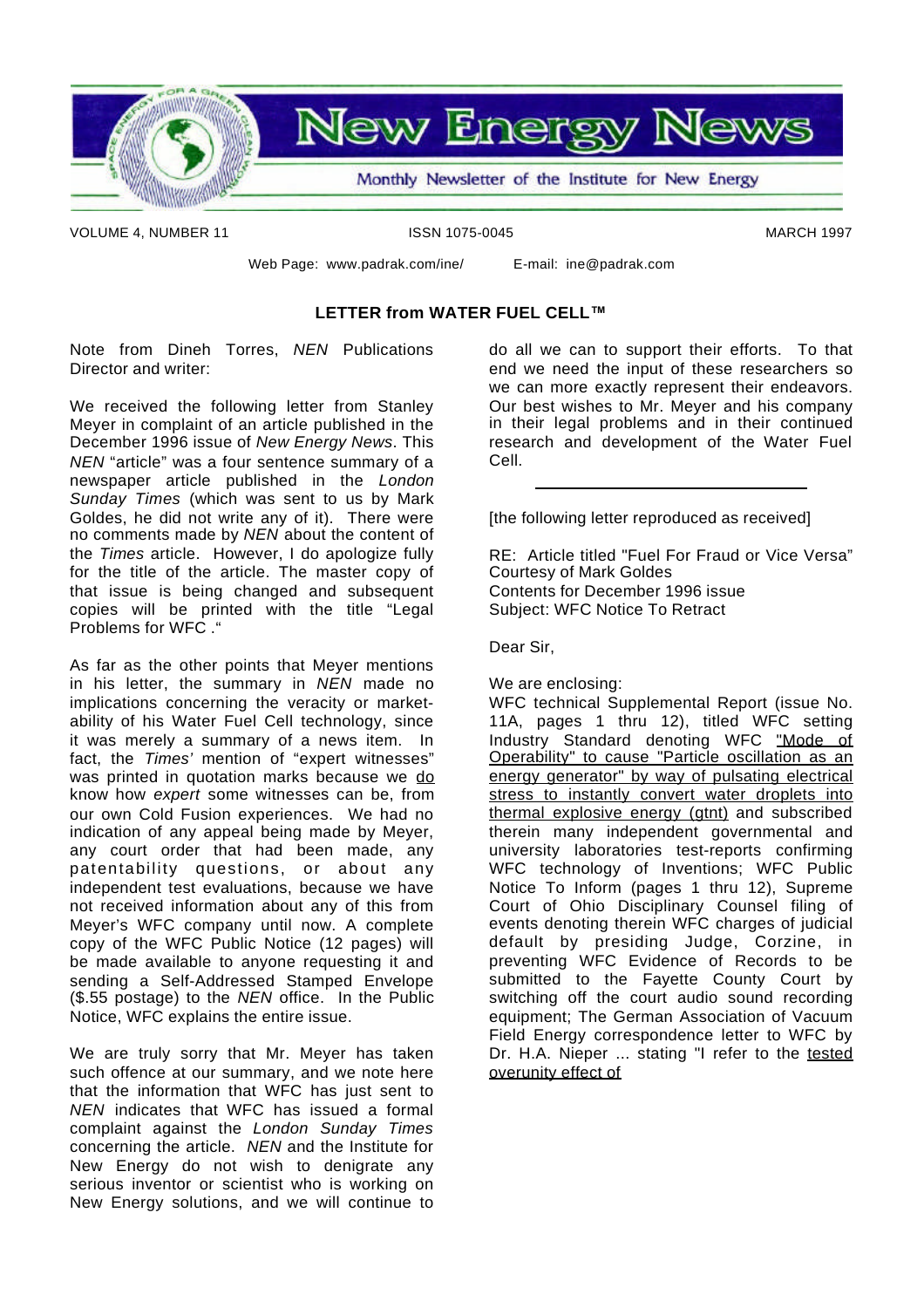your (WFC) technology" ... "We will present there (Expo 2000 World exhibition, Hannover, Germany) the modalities of the conversion of Vacuum Field Energy on which your (WFC) procedure is based on"; and a copy of *New Energy News* article titled "Fuel For Fraud or Vice Versa," page 17, as per WFC Evidence of Records; and that,

! WFC Major Complaints Against Mark Goldes Article

1) that the article was unbalance as it did not mention the fact that WFC is appealing against the decision of the presiding Judge on the grounds of judicial default; and that,

2) that the article wrongly implies that the court order WFC to stop developing the Water Fuel Injection System; and that,

3) that the article wrongly implies that the WFC technology of inventions has no technological merit of truth; and that,

4) that the article wrongly implies that the *Sunday Times* Journalist, Tony Edwards, has the technical expertise in the field of physics and chemistry background to properly evaluate WFC tech-base; and that,

5) that the article wrongly implies that no independent test evaluation reports confirming the "Mode of Operability" of WFC technology exist in the scientific community, worldwide; and that,

6) that the article wrongly implies that the U.S. Patent Office has not the ability to rule on the technical merits of issued U.S. Patents, as so granted to inventor, Stanley A. Meyer, under 35 USC 101 ... as so duly noted in context as so subscribed in attached WFC documents titled WFC Public Notice To Inform as in reference to WFC Technical Supplemental Report; and that, 7) that the article wrongly implies that the Plaintiff's three experts had the necessary scientific background to properly evaluate the various stages of the tech-development of the WFC technology; and that,

8) that the article wrongly implies that WFC process of particle oscillation as an energy generator by way of pulsating electrical stress to cause instant conversion of water droplets into thermal explosive energy (gtnt) is nothing more than conventional electrolysis; and that,

WFC Notice To Retract and WFC Cease & Desist Order Hereby Given

Due to the *New Energy News* article above distorted and unbalance bias statements, WFC

hereby demand that The *New Energy News* Editor, Hal Fox, print an article in the next issue of the *New Energy News* with regard to the confirmation of WFC tech-base by the many independent Governmental and University testing laboratories, worldwide, as herein so duly noted... demonstrating the "Mode of Operability of using water as a new fuel source, as so subscribed in above attached WFC Technical Supplemental Report ... as so further elucidated by the enclosed attached German Association of Vacuum Field Energy letter to WFC by Dr. H.A. Neiper confirming the tested overunity effect of WFC technology, as herein to be included therein WFC charges of judicial default as so outlined above against the presiding judge; as herein WFC Notice To Comply is herein given; and that,



One of Mr. Meyer's WFC systems as shown in his News Release, available from WFC, Inc..

It is hereby to be noted that above said WFC documents were in the public domain prior to the publishing date of said *New Energy News* article. Concealing information to promote public deception is punishable both by fine and imprisonment, or both, as so specified under U.S. Federal Security Laws To Inform. FedEx tracking No. 2092559394.

Respectfully Submitted For Compliance, Stanley A. Meyer, Inventor Water Fuel Cell, 3792 Broadway Grove City, Ohio 43123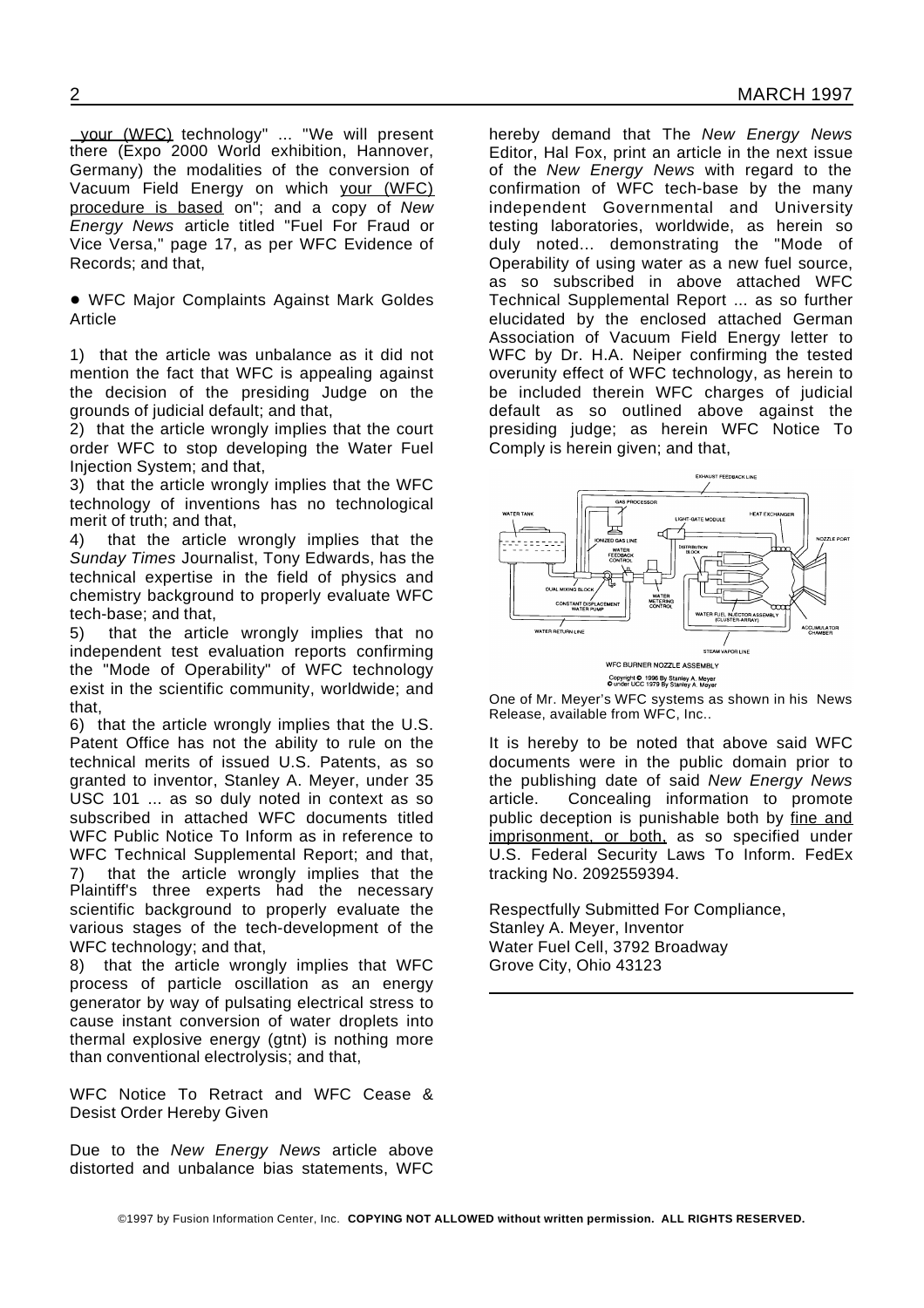#### **NOTICE**

Dr. Hans A Naper of the German Association of Vacuum Feld energy will be speaking in March in NAC and in Priadabria at the Temple University Institute of Frontier Sciences He states he will show a video of the ML converter working. NEN will try to get a copy of the video.

# **Fusion Briefings**

#### PRESS RELEASE

#### **NUCLEAR SCIENTISTS REACH AGREEMENT ON NEW ENERGY TECHNOLOGY**

Clean Energy Technologies, Inc. (CETI) has signed a Memorandum of Understanding (MOU) with the Desert Research Inst. (DRI) to jointly pursue research and development for advanced energy technologies and secure, clean energy production.

CETI™ has developed some patented technology for energy production with the Patterson Power Cell™ which has been featured on ABC's Nightline and was ABC's top science story for 1996. Dr. James Patterson of Sarasota, Florida is one of the USA's most respected scientists with over 150 U.S. patents held in a variety of technical disciplines.

The secret to the Patterson Power Cell™ is in the CETI Spheres<sup>™</sup>, uniform microspheres with special coatings that appear to contribute to the remarkable energy production of the power cell. The high energy production has captured the interest of several major U.S. corporations as well as several major universities.

As the *Wall Street Journal* reported, "The Patterson cell can be turned on and off seemingly at will. Several working devices have been made available to two teams."

"This is the first time that we have a system that seems to work every time," says a nuclear chemist who consults with utilities. The cell's reliability, which would allow scientists to

manipulate it, 'Gives us our first chance to see if this **phenomenon** involves a nuclear reaction," he explains.

And it is not the same old cold fusion story... The U.S. Patent and Trademark Office, which has maintained that cold fusion is impossible and unpatentable, have issued Dr. James Patterson several patents on this device.

In addition to the clean energy production, the Patterson Power Cell™ appears to have inherent potential for radioactive waste remediation. Desert Research

Inst. will be a key research partner in e x p l o r i n g this tremendous opportunity by the demonstration and verification of pat-<br>ented  $C E T I T M$  $C E T I^T$ <sup>M</sup> technology.

Created in 1959 by an act of the Nevada Legislature, the Desert Res. Inst. was established as a unit of the Univ. of Nevada. DRI pursues a full-time program of basic and applied environmental research on a local, n a t i o n a l, a n d international scale.  $DRI's 400-plus$ 



scientists, technicians, and support staff conduct some 100 research projects annually.

Over its 35 year history, the DRI has grown to be one of the world's largest multi-disciplinary environmental research organizations. With five major research centers – Water Resources, Atmospheric Sciences, Energy and Environmental Engineering, Biological Sciences, and Quaternary Sciences – DRI has conducted research in every state and on every continent of the world.

"We are pleased to be in partnership with such a distinguished research partner as the Desert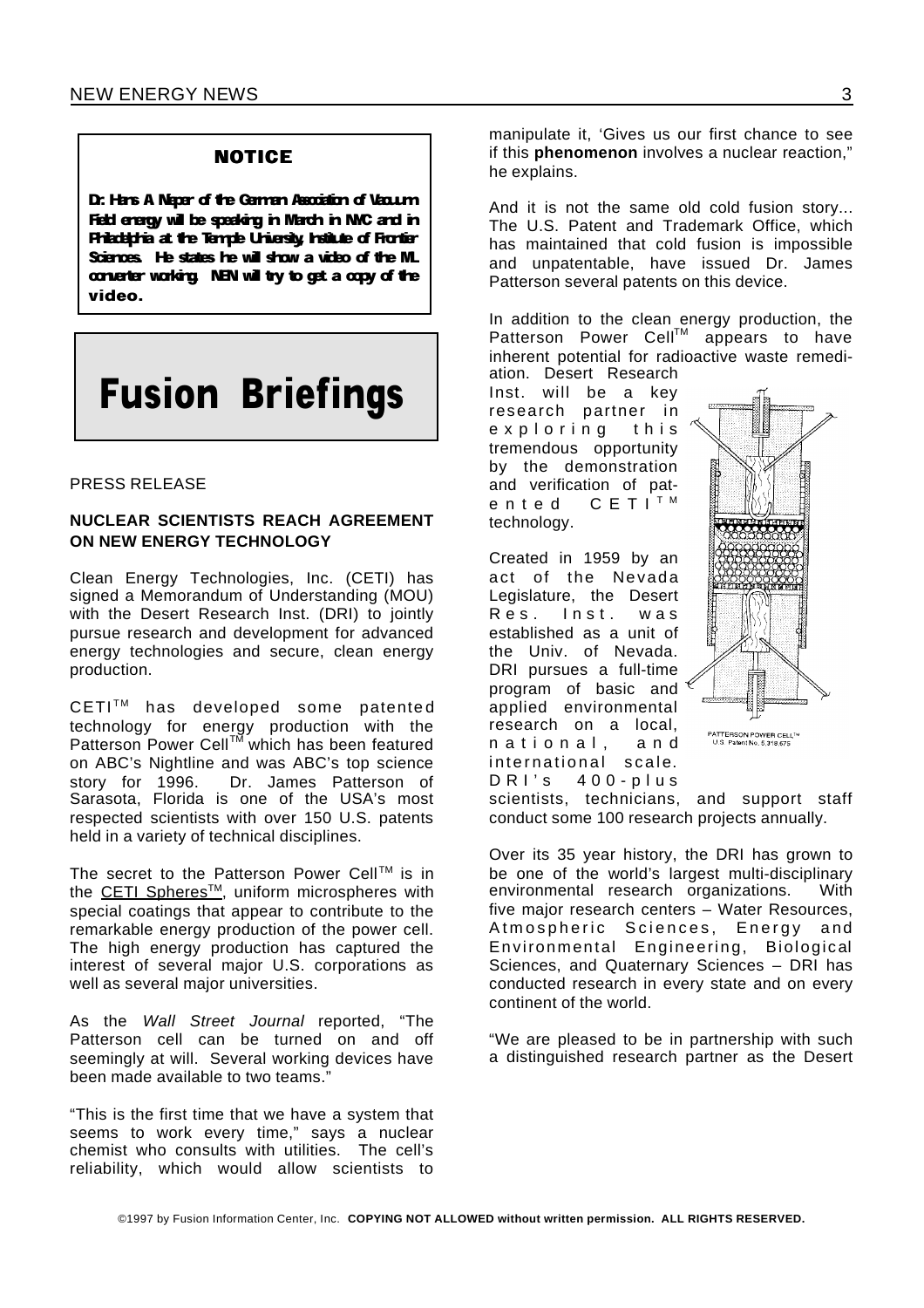Research Institute," said James Reding, president and CEO of Clean Energy Technologies, Inc.



## **SPACE PROPULSION BY PUTHOFF**

Courtesy of Hal Puthoff

H.E. Puthoff, "Space Propulsion: Can Empty Space Itself Provide a Solution?" *Ad Astra*, Jan/Feb 1997, pp 42-46.

#### EDITOR'S SUMMARY

Hal Puthoff looks at alternative propulsion methods by first reviewing the development of the current concept of the ZPF (zero-point fluctuations). Maxwell reduced the luminiferous aether to a set of electromagnetic equations. Experiments attempting to measure the earth's motion through the aether were negative and interpreted (for a time) to mean there was no aether. Einstein in 1905 produced Special Relativity with a void. Ten years later in General Relativity the void was replaced by a spacetime metric. Modern quantum theory established the quantum vacuum endowed with particles appearing and disappearing – a process now called ZPE. The quantum vacuum has been found to be highly energetic (at least as full of energy as the heart of nuclear matter). The article discusses whether this energy can be tapped to be used for space propulsion.

Discussing the development of the understanding of gravity and inertia (strongly added to by Puthoff and others during the past decade), Puthoff states: "There is experimental evidence that vacuum fluctuations can be altered by technological means. This leads to the corollary that, in principle, gravitational and inertial masses can also be altered." Puthoff discusses the implications of this approach and finds that "the engineering requirements rely on the generation of macroscopic, negativeenergy-density, Casimir-like states in the quantum vacuum... Unfortunately, meeting such requirements is presently beyond our technological reach." That leaves us still searching for a deeper understanding of the

quantum universe in which we live. Perhaps the Russian work on Torsion Fields (see page 11 of this issue) can provide us with a further understanding.

#### **MORE ON ANTIGRAVITY**

Courtesy of Dick Shamp & Steve Roen

Otis Port, "Antigravity? Well, It's All Up In The Air," *BusinessWeek*, 17 Feb 1997, p 97.

#### EDITOR'S SUMMARY

John H. Schnurer, director of physics engineering at Antioch College (located in Yellow Springs, Ohio) claims about a 5% reduction in gravity. The experiment uses the Meissner effect. Schnurer chills a one-inch diameter superconducting disk, levitates the disk with electrified coils, and measures the force of gravity above this experimental arrangement. A small plastic sample is supported on a balance scale which contains no metal parts. The interpretation of the experimental results is that the plastic sample weighs less by about 5% when the experiment is "ON". If the disk is not "in the Meissner state" or if the power is off, there is no detectable weight change in the plastic sample. This experiment, together with the earlier reports of similar results by Eugene E. Podkletnov, a Russian materials scientist, has created considerable interest in various laboratories, including at NASA.

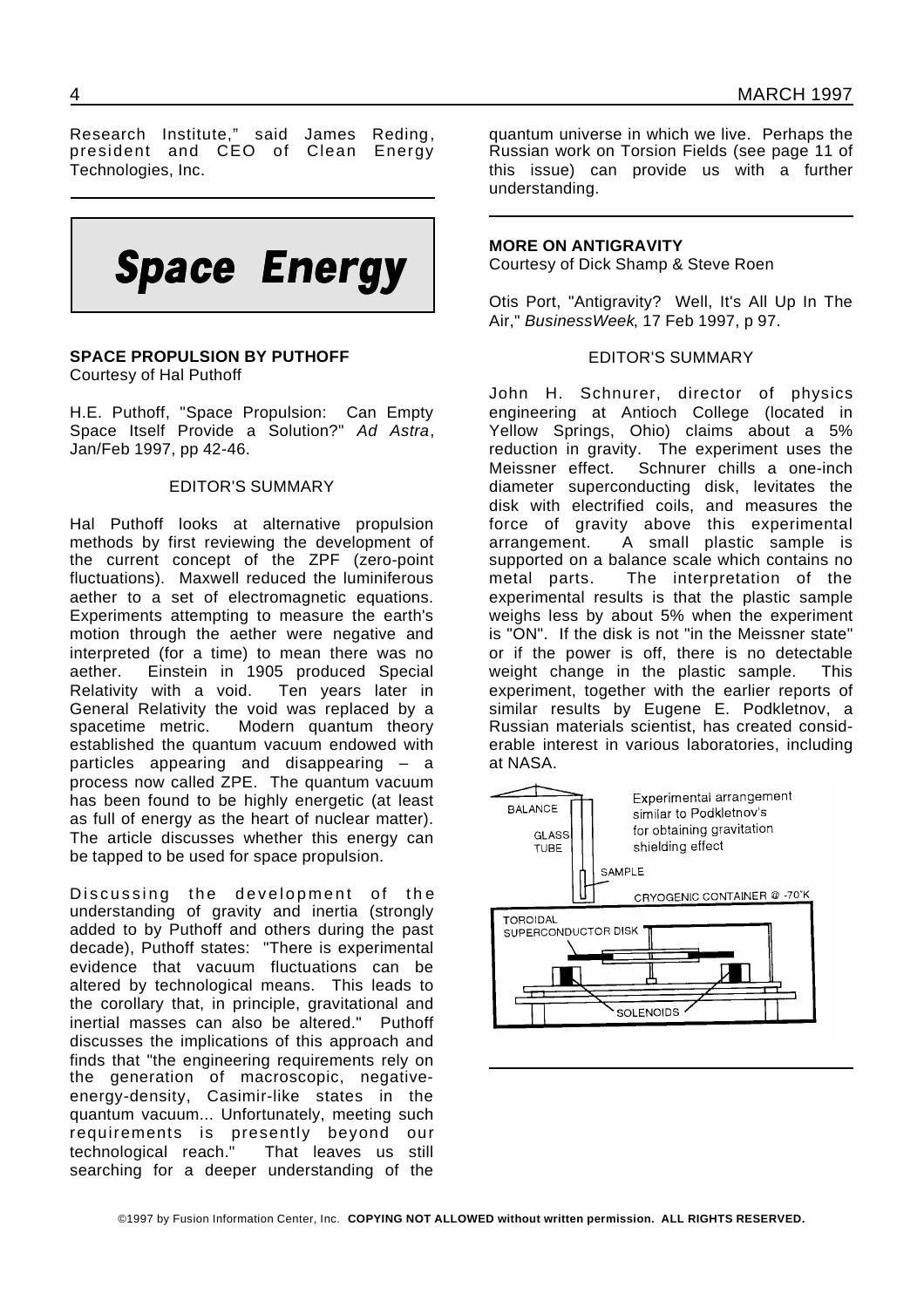#### **T. HENRY MORAY AND THE TRANSMUTATION OF ELEMENTS**.

By Toby Grotz

Electrical Engineer Robert Achzehner visited T.H. Moray in his Salt Lake City Laboratory during the summer of 1957. Mr. Achzehner was on his way from Indianapolis to the I.R.E. convention on the West Coast. (The convention is held yearly and is now known as WESCON.) Moray demonstrated a new metal that he had invented. He gave Robert a drill with a 1/4" high speed drill bit and asked him to drill a hole in a piece of metal. It was impossible to drill the metal and after several attempts, both the dill bit and the metal remained cool. There was no heating due to friction.

Moray makes reference to transmutation technology in several places. The process of transmutation was described as "...not a case of splitting the atom, but merely of addition, multiplication, division and subtraction of the combinations of the atoms, but not the breaking into the chain of the universe. It is plain evolution of matter and evolution of forces, and there is no need in highly over estimating the accomplishment under misinterpretation of the facts". (from Radiant Energy, compiled for the Layman in 1926 © 1945 &1946 by T.H. Moray)

The mechanism of elemental transmutation held by T. Henry Moray was similar to that proposed by Walter Russell. Russell stated that "All dimension is an illusion, an appearance, due to rising potential, which must disappear into its inevitable sequence of lowering potential and again appear in endless cycles of appearance, disappearance and re-appearance... The efforts of man to transmute one element to another must be governed by this principle, and not upon the theory that another substance will be obtained by "knocking out one electron." Russell was able to demonstrate the transmutation of gases in the Bloomfield, New Jersey research laboratory at the Westinghouse Lamp Company on Sept. 30, 1927. Transmutation of hydrogen and oxygen to nitrogen, and, nitrogen to oxygen and hydrogen was accomplished.

Those who pursue the transmutation of elements would be wise to study the words and work of those who paved the way. Do not expect to create a new paradigm by using the theories of the old paradigm.

[Editor's Comment: It has been many decades since any educated person would seriously consider transmutation by "knocking out one electron." However, we **are** achieving low energy transmutation by adding one or more protons to the nucleus.]

#### **NOW: THE COMPLEX ELECTRON**

Courtesy of Richard Shamp

Otis Port, "Subatomic Physics: Quantum Theory Takes a Leap," *BusinessWeek*, 10 Feb 1997, p 77.

#### EDITOR'S SUMMARY

If you thought that an electron was a fundamental particle, you may not be correct. David S. Koltick, Purdue University has provided some deeper insights into the electron. The explanation is that an electron has a cloud of "virtual" electrons and positrons popping in and out of reality and immediately annihilating each other. Near the core of this activity (that we would label an electron) may be a totally new type of matter and a new realm of physics, suggests Koltick. We suggest that a swirl (vortex or toroid) in the aether may be a good description of what we call an electron. Whatever an electron is, they make good charge clusters.

## **Miscellaneous**

#### **TO THE STARS**

Courtesy of Hal Puthoff and Ed Pangman

Marc G. Millis, "Breaking Through To The Stars," *Ad Astra* (Magazine of the National Space Society). Jan/Feb 1997, pp 36-40, illus.

See also Leonard David, "Warning Mind Fields – NASA looks into breakthrough physics," *Final Frontier*, Jan/Feb 1997, pp 19-23, illus.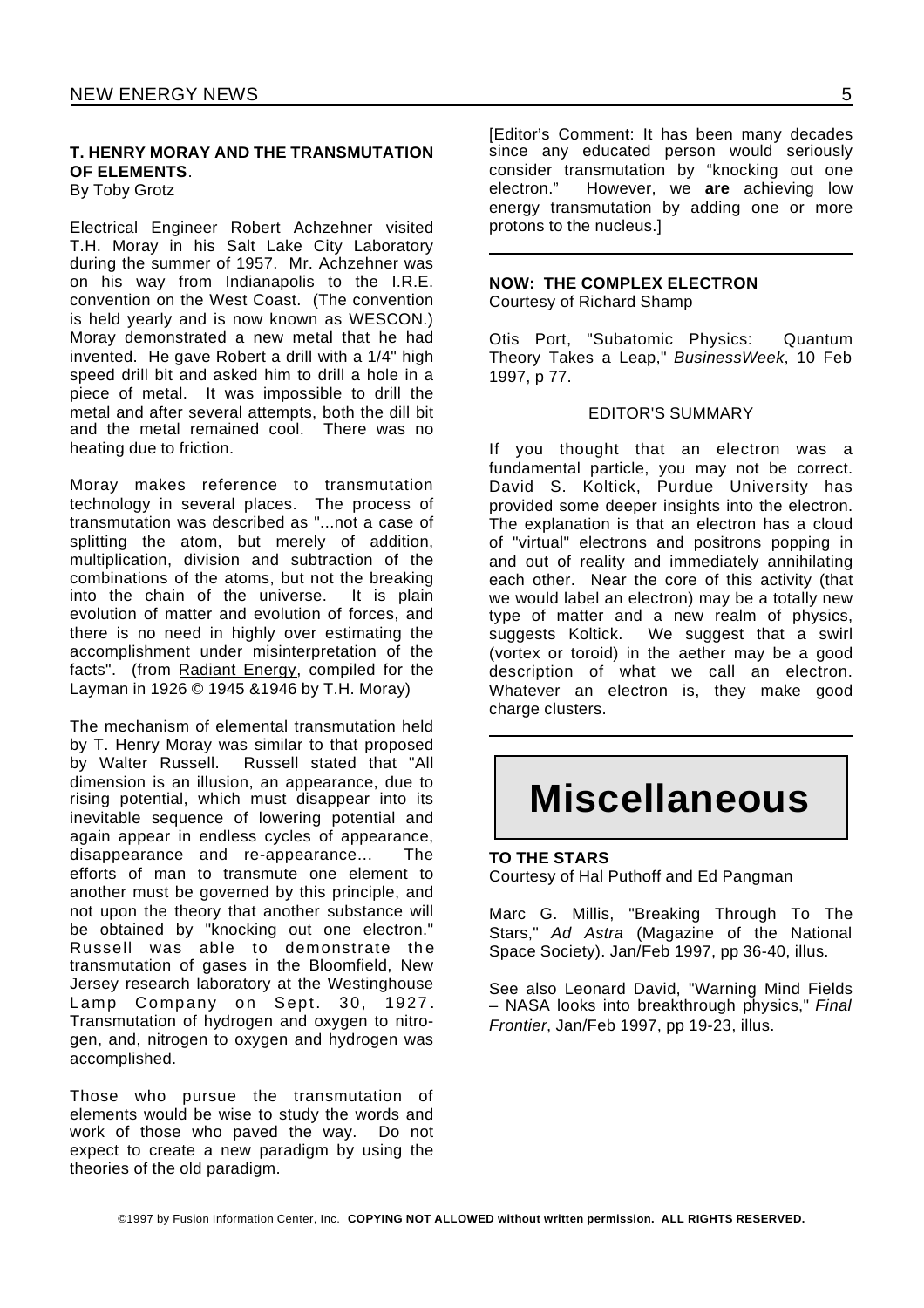#### EDITOR'S SUMMARY

Marc Millis leads the Breakthrough Propulsion Physics Program for NASA at the Lewis Research Center. In this article the author describes the need for investigation of several new technologies: Differential Collision Sails, Field Drives, Possible Negative Energy and Spacetime Perturbations, Propellantless Transport, Worm-Hole Transport, and **Abundant On-Board Energy Converter**. *NEN* believes that we are on the verge of providing the last critical item: **energy**. The pioneering theoretical work of Hal Puthoff on gravity and of Haisch, Rueda, & Puthoff on inertia are among the theoretical works that deserve a more substantial investigation. Throwing away mass (ranked as the least efficient method of transportation) just won't get us very far out of the solar system. Therefore, we must find a better way to push against **nothing**. Fortunately, after seventy years of the denial of an energetic aether, we now are on the verge of proving that the aether can give up enormous amounts of energy – now all we need is an **aether tread** on our space wheels and we can climb to the stars. Although not among the propulsion modes being considered, there must be a way by which a craft can couple to the energetic aether. Man's ingenuity will not limit mankind to surfing a single solar system.



Graphing an example of the possible Spacetime Perterbations that might be used to drive a spaceship beyond the speed of light.

The second article in *Final Frontier* provides the names of the NASA scientists at the Marshall Space Flight Center, Huntsville, Alabama, who are working on gravity shielding. The group pictured include Tony Robertson, Neil Tyson, Whitt Brantley, David Noever, Jerald Oakly, Ronald Koczor, and Ning Li (the theoretical phycist behind the work). This group is working on reducing gravity in a manner similar to the work of the Russian scientist Eugene Podkletnov at the Tampere University of Technology in Finland in 1992. As Whit

6 MARCH 1997

Brantley remarks, "...many months of tedious, painstakeing work is ahead."

#### PRESS RELEASE

Johns Hopkins University

#### **POWER FROM PLASTICS: HOPKINS SCIENTISTS CREATE ALL-POLYMER BATTERY**

Researchers at The Johns Hopkins University have developed an all-plastic battery, using polymers in place of the conventional electrode materials. The battery, which is rechargeable and environmentally friendly, has space applications and may soon be suitable for small consumer devices, such as hearing aids and wristwatches. *Popular Science* magazine honored the battery today with a "Best of What's New" award, naming it one of the top 100 new products, technology developments and scientific achievements of 1996.

The Hopkins project was initiated and funded by Rome Laboratory, a U.S. Air Force research and development center in upstate New York. Air Force officials asked Hopkins to create lightweight plastic batteries that could be molded into almost any size and shape for use in satellites and important military equipment. Supervising the research at Hopkins were materials science and engineering professors Theodore O. Poehler and Peter C. Searson. Along with researchers Jeffrey Killian, Hari Sarker and Jossef Gofer, they have produced polymer that can generate up to 2.5 volts in cells that potentially could compete with the 3-volt lithium batteries now on the market.

As part of this collaborative effort, engineers at Hopkins' Applied Physics Laboratory, led by Joseph Suter, have been paving the way for practical systems applications by linking the batteries with an innovative solar cell charging system. They also have contributed important technology and fabrication know-how to the project.

Building an all-plastic cell was difficult because most polymers that conduct electricity lack sufficient energy difference to serve as electrodes. Batteries consist of three main components: an anode (the positive electrode), a cathode (the negative one), and an electrolyte (the conductive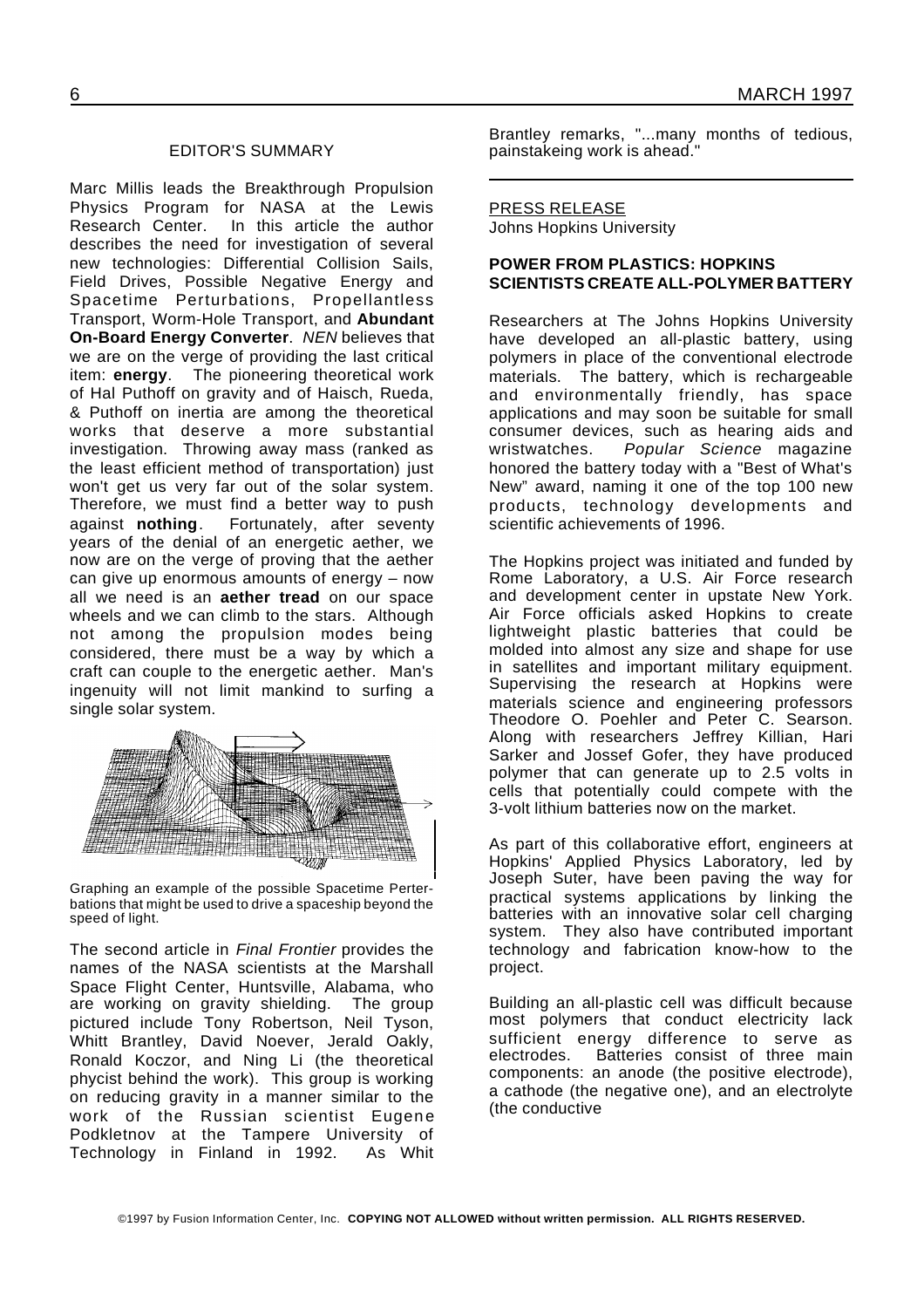material between the electrodes, such as the liquid in a car battery). Although other researchers have used a polymer for one of these components, Hopkins scientists are among the first to create a practical battery in which both of the electrodes and the electrolyte are made of polymers.

Lab tests indicate that the Hopkins cells can be recharged and reused hundreds of times without degradation. Yet unlike nickel-cadmium rechargeables, the all-polymer batteries contain no heavy metals which can contaminate soil and water. The polymer batteries also contain no liquids, which can leak and pose safety hazards. The all-plastic battery operates efficiently in extreme heat or cold. "A lot of battery materials vary with temperature," said Poehler, who spearheaded the five-year research project. "For example, your car battery doesn't start well when it's cold. But you can cool the polymer battery much colder than you're ever going to cool your car, and its properties don't change."



In addition, this power cell's unusual thin sandwich design makes it highly adaptable. The anode and cathode are made of thin, foil-like plastic sheets. The electrolyte is a polymer gel film placed between the electrodes, holding the battery together. The cell can be as thin as a business card, although a more powerintensive application would require a larger unit. This thin, flat design could allow battery users to cut a cell to fit a specific space. "You can make it into whatever configuration you want," said Searson. "You can imagine using it in a large sheet form, so that you could have a battery that occupied an entire wall, for example, but had very little thickness. Or you could roll it up into a tube, like AA-size batteries."

These characteristics may be particularly useful in space satellites, where polymer battery sheets could be slipped into crevices without adding much extra weight, the researchers say.

If they were connected to solar cells, they could be recharged by the sun's rays while the satellite is in orbit. In recent months, the Hopkins researchers have applied for patents and fielded dozens of inquiries from battery manufacturers who are considering mass production of the all-polymer cells. "These batteries are very easy to make, and they use simple stuff – organic compounds," Poehler said. "It's no more complicated than what they're making now. The process is simple. I don't see why they would cost any more money to make."

#### PROTOTYPE BATTERY STRUCTURES

- I. Anode Polyphenylthiophene (3,4,5 TFPT) Graphite Composite Cathode - Polyphenylthiophene (3,5 DFPT) - Graphite Composite Electrolyte - 3.7 w/w% PAN in 0.25 M TBABF $_4$  / PC
- II. Anode Polyphenylthiophene (3,4,5 TFPT) C/Teflon Composite Cathode - Polyphenylthiophene (3,5 DFPT) - C/Teflon Composite

Electrolyte - 3.7 w/w% PAN in 0.25 M TBABF<sub>4</sub> /PC

#### **AS IN U.S., ALSO IN TAIWAN**

Courtesy of Richard Shamp

Jonathan Moore, "A Radioactive Hot Potato," *BusinessWeek*, 17 Feb 1997.

#### EDITOR'S SUMMARY

This article ends with "Nuclear waste will dog the governments of East Asia for years to come." Taiwan needs to get rid of 60,000 drums of low-level radioactive waste, which would provide room for added storage. Eventually, Taiwan will have to find means of getting rid of high-level radioactive waste. The situation has become an Asian international problem. China does not want Taiwan dealing with other countries, only with China. South Korea does not want North Korea to receive the \$1,000 per barrel of money. The result: radioactive waste creates power politics in action. **None of the high-level officials realize that new technology is being developed by which radioactivity can be ameliorated.**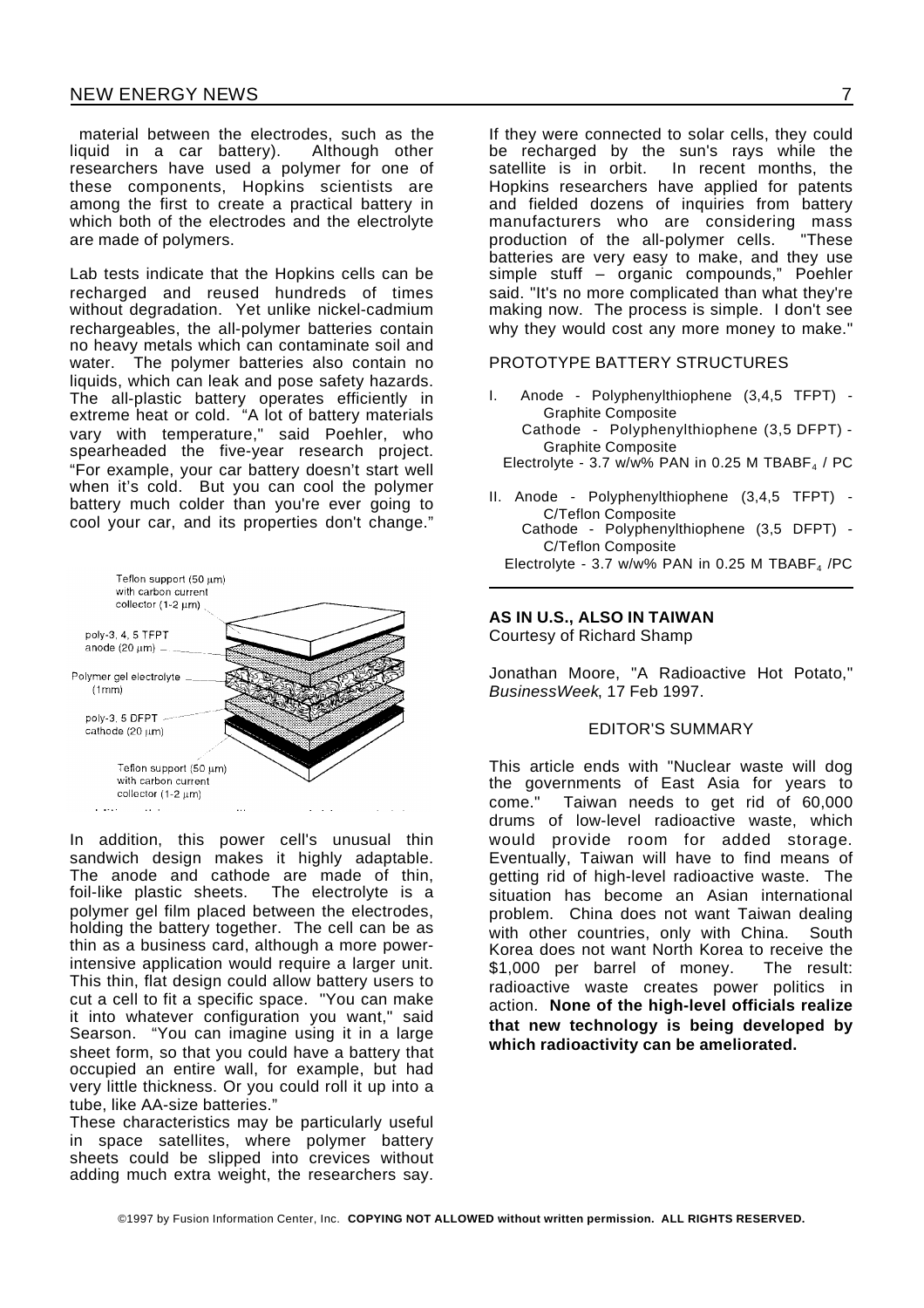In the U.S., a similar situation is developing. In the U.S., a similar situation is developing.  $\blacksquare$   $\blacksquare$ <br>Some anguished Nevada citizens have  $\blacksquare$   $\blacksquare$ threatened to lie down in front of any trucks bringing radioactive waste into Nevada. Oregon politicians do not want Hanford radioactive waste being hauled through Oregon on its way to Nevada, etc. Meanwhile, *NEN* readers are aware of new technology that appears to be able to reduce the level of radioactivity. The only thing lacking is **independent replication of the reduction of radioactivity.** We predict that such independent verification will soon be provided.

#### **TULSA COMPANY MAKES SYNTROLEUM** Courtesy of Steve Roen

William MacDonald, "Gas Reaction," *Financial Times*, 4 Feb 1997.

#### EDITOR'S SUMMARY

Syntroleum, a Tulsa, Oklahoma company founded in 1984, makes synthetic crude oil from natural gas at competitive prices to oil – at \$15 to \$20 per barrel. The article reports that Texaco has licensed to develop this technology. The process is an improvement on the Fischer-Tropsch process used by Germany during the second world war and also used by South Africa to make Sasol. A plant to produce 5,000 bpd is planned to be completed within the next six months. Natural gas is more plentiful than crude oil and is expensive to ship. Turning the natural gas into synthetic crude oil could be one method of extending the life of existing oil fields.

From the viewpoint of new-energy technology, synthetic crude oil is still a fossil fuel, still would cause pollution, and is not deemed to be a real threat to the rapid development of new-energy inventions. However, if the process can produce synthetic crude oil at competitive prices, **the process should be rapidly commercialized in the United States so as to reduce the enormous outflow of dollars going to the foreign oil-producing countries.**

There is no bar to knowledge greater than contempt prior to examination.

–*Herbert Spencer*

#### **RADIOACTIVE VS. STABLE NUCLEAR REACTIONS**

By Hal Fox & Shang-Xian Jin

For the purpose of this discussion, we will use a proton as the accelerated particle and palladium as the target material. By knowing the conservation laws, we can determine what type of nuclear reactions are possible [1]. As described in reference [1] there are 32 possible nuclear reactions involving  $p + Pd$ . Among all of the possible (permitted) nuclear reactions, the count of stable and unstable reactions are: Stable elements = 8; Stable plus  $\acute{a}$  = 9; Decay by  $\acute{b}$  + = 4; Decay by  $\beta - 12$ ; Decay by  $\beta + 44 = 1$ ; Decay by  $\beta - 4 = 3$ ; and one reaction stabilized by electron capture. This list of **possible** or **permitted** nuclear reactions of p + Pd says nothing about the **probable** nuclear reactions. Although there are some theories that help predict some nuclear reaction byproducts, we are ultimately dependent on experimental evidence.

Assume that we have the experimental apparatus by which we can bombard a target of palladium with protons at various energy levels. The experimental evidence is that there are different nuclear reactions which are most probable at different energy levels. This is wellknown nuclear physics. The number of nuclear reactions per sec per cubic centimeter on the target material is proportional to  $n_1$ ,  $n_2$ , and  $6_{12}$ , where  $\mathsf{n}_\mathsf{i}$  is the number density of the protons in the proton beam and  $\mathsf{n}_2$  is the number density of the palladium target nuclei, and  $6_{12}$  is the reaction cross-section between proton and target nuclei (i.e., the probability that a nuclear reaction will occur at the given energy level).

Please note that the above mathematical relationship says nothing about the elements that may be produced by the bombardment. By consulting a textbook or articles one can learn more about which elements are produced by the proton bombardment under various experimental conditions. Some theories are used to attempt to predict the fission or fusion byproducts.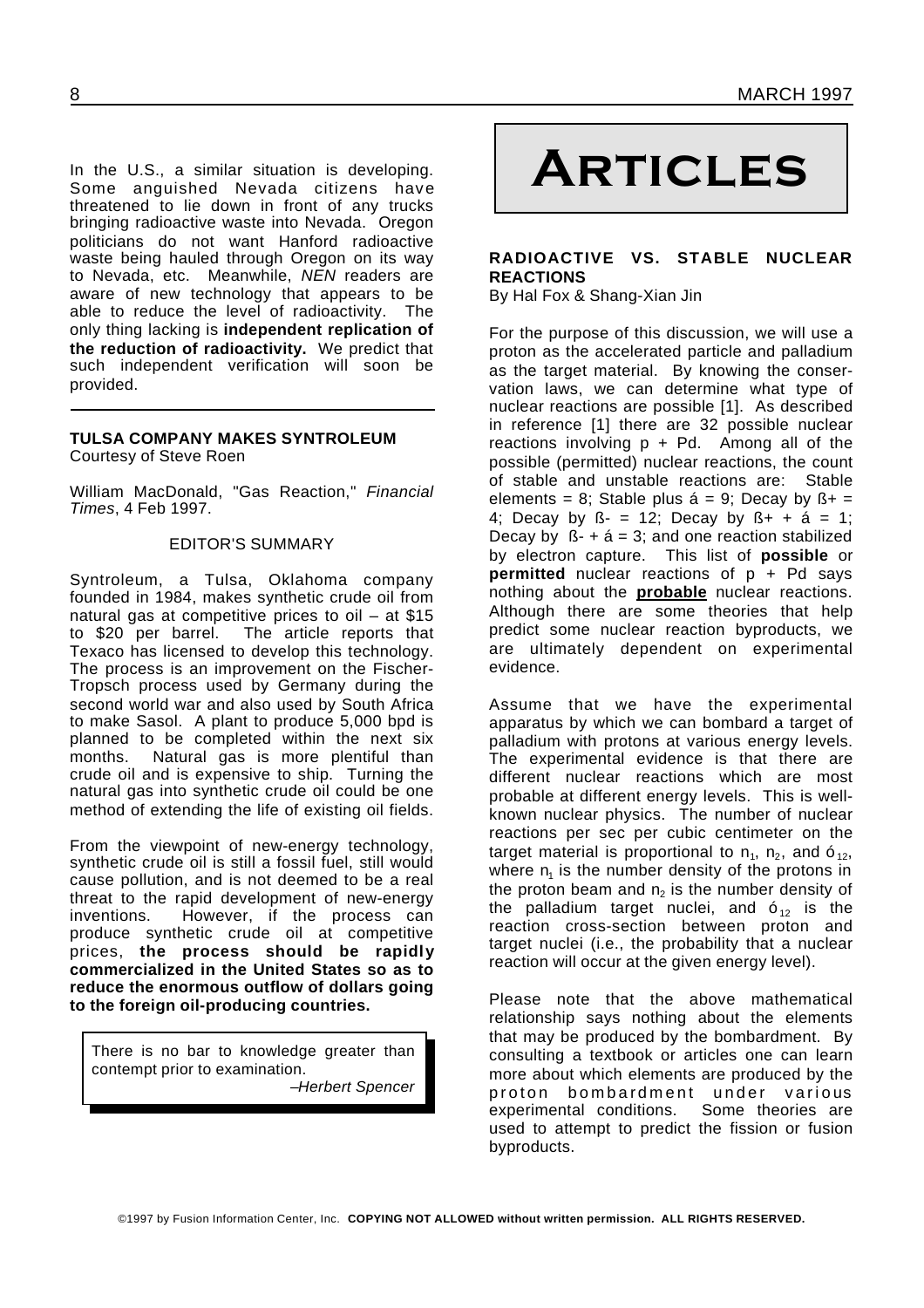

**Charge Cluster Impacting Target** 

**The following question has been asked: "Why is it expected that the plasma-injected transmutation will result in lessening radioactivity when our bombardment experiments produce radioactivity?"** If one bombards a stable target element, such as palladium, there will be an increase in radioactivity. Any small amount of radioactivity is an increase over zero radioactivity. **However, when one uses highdensity charge clusters to interact with radioactive heavy nuclei, the probability of creating increased radioactivity is very low.** If one looks at a chart of radioactive nuclei, the heavy element isotopes are almost all radioactive. Among the lighter elements, many of the isotopes are stable. Therefore, it is reasonable to expect that whatever means are used to cause **spontaneous fission**, the daughter products are more likely to be stable than are the heavy, radioactive, parent nuclei. Our experimental evidence shows that with a special reactor, we can reduce radioactivity by about half in a few tens of minutes of processing time.

Ultimately, the answer must be based on experimental evidence plus the fact that there is a fundamental difference between a charge cluster carrying protons and a proton beam. In the case of the charge cluster (electrons plus protons) there is also a large number of electrons which produce a very strong electromagnetic field in precisely the area of the target where the nuclear effects are produced. **The presence of this very strong local electromagnetic field will fully ionize the nuclei of the target material in the vicinity of the impact point and greatly modify the Coulomb field around these target nuclei.**

The theoretical paper by the authors [2], computes the strong electrical charge that is characteristic of the moving charge cluster. The end result is that the local conditions for the production of nuclear reactions in chargecluster-produced nuclear reactions is considerably different from the protonbombardment-produced nuclear reactions. It remains to be determined what nature will provide, in terms of the elements produced from the charge-cluster-induced spontaneous fission. The best answer is that we must depend on further experimental evidence. Therefore, the independent replication of Plasma-Injected Transmutation is important.



#### **REFERENCES**

1. Shang-Xian Jin and Hal Fox, "Possible Palladium-Related Nuclear Reactions", *J. New Energy*, Fall 1996, vol 1, no 3, pp 193-209.

2. Shang-Xian Jin and Hal Fox, "Characteristics of High-Density Charge Clusters: A Theoretical Model", *J. New Energy*, Winter 1996, vol 1, no 4.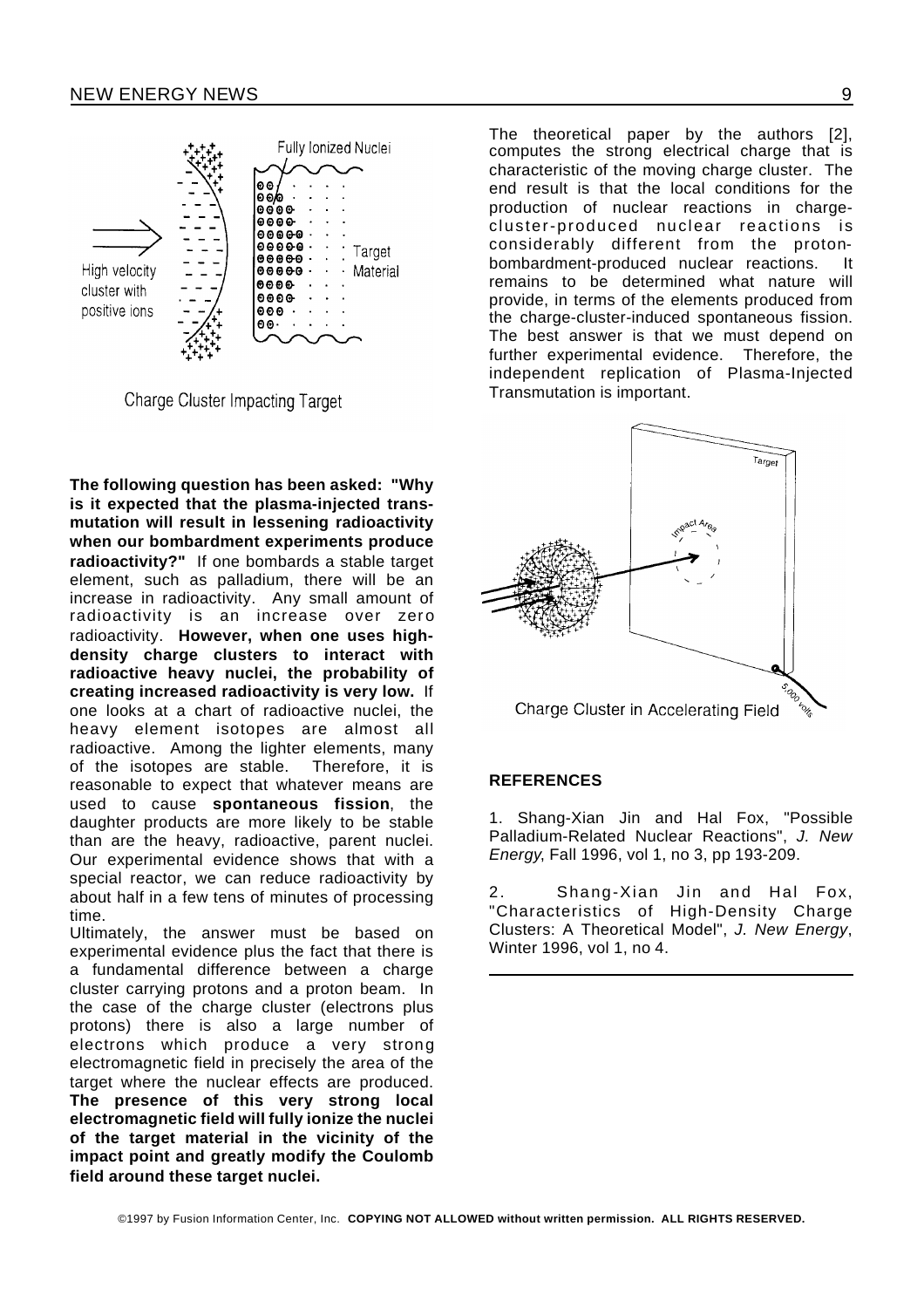#### **EXPERIMENTAL INDICATIONS THAT THE SECOND LAW OF THERMODYNAMICS MAY NOT ALWAYS HOLD.**

By Donald S. Ross

Brownian motion and heat pumps very temptingly invite experiments toward possible useful harnessing of molecular energy which is seemingly mainly traceable to the sun, but, being largely in stored form, is merely diminished by clouds and nightfalls.

That any Maxwell's Demon approach to such harnessing would probably be more operationally energy demanding than energy delivering is not disputed by Artificial Intelligence pioneering physicist Thomas Ross, once semi-famous for creation and co-creation of supposedly impossible apparatus successfully demonstrated at Yale University and The University of Washington, respectively. (*Scientific American*, April 1933, etc.) That is not the slightest shadow on the genius of Professor Maxwell who warned against regarding his "Demon" concept as more than an intellectual curiosity. Physicist Ross feels, however, that probable failure of useful harnessing through a "gate-keeper" approach should not create mental blocks against experiments on his "molecular check-valve" which had positive results.

An ordinary-appearing little "squeeze-tube" of dry graphite lock lubricant casually selected from a Seattle-neighborhood hardware store's stock was fastened vertically, nozzle-up. A steel sphere about 1.5 mm. diameter was perched atop the nozzle from which the stopper had been removed. When a tiny air-admitting pinhole was punched into the tube's bottom, the sphere began moving and re-seating perhaps eight cycles per minute. Hour-after-hour cycling consistency plus stability of room temperature seemed to rule out Charles's law explanation (thermal expansion of a gas). Later that night or the early morning following, apparently due to nozzle blockage, the apparatus harmlessly blew the little sphere away and emitted a "puff" of graphite flakes that blackened a surface several inches distant, **indicating substantial pressure**.

Physicist Ross had theorized that due to flake structure of graphite dust, apparently air molecules entering the pinhole worked their way upward through the flakes more easily than they could return, somewhat as a "pushy" person might make way through a dense crowd toward an open field more readily than toward a high brick wall, due to different patterns of interacting opposition.

The astounding uniqueness of the casuallyselected sample was not suspected in time to have a good analysis. Had Ross known, it might have led to an economical production model for possible spinning of air turbines by 24-hour solar energy. Some unusual ratios of graphite flake sizes, as from the start or end of a production run, seems likely. Analysis might have led to more effective molecular check-valve means, for a possible energy revolution.

Leisure time for experiments having largely ended, the investigation went "back burner" except that for several years until accidental breakage, readily obtainable graphite flakes in much larger quantity, in less-simple set-up, consistently seemed to demonstrate weak self-compression of air.

About ten 4' glass tubes of one-inch inside diameter were heat-flared at the ends for proper reception of rubber corks pierced by stubby slender connector tubes of glass. Each large tube was filled with slightly separated prisms of readily obtainable fine-grained graphite dust about two inches deep, resting on filter disks kept from sliding downward by friction of roughly three-inch lengths of flat TV cable bent into slightly broken "0" shape. The large tubes thus charged were placed vertically in a wooden rack slightly under two-foot diameter, on three short wooden legs. The tubes were series-connected, closed-circuit, using short lengths of rubber tubing and slender, four-foot glass tubes. A very sensitive (unfortunately not calibrated) pressure-differential indicator shunted by a glass valve was included in the closed circuit. If my memory serves correctly, gentle upward air flow through the graphite dust for a short time, for "conditioning" was caused just before excluding the ambient air. Soon thereafter, with the valve closed, the needle moved slightly and remained displaced until opening of the valve. Return to full displacement following valve reclosing required about ten minutes, consistently for several years of occasional checking, until accidental breaking of the glass.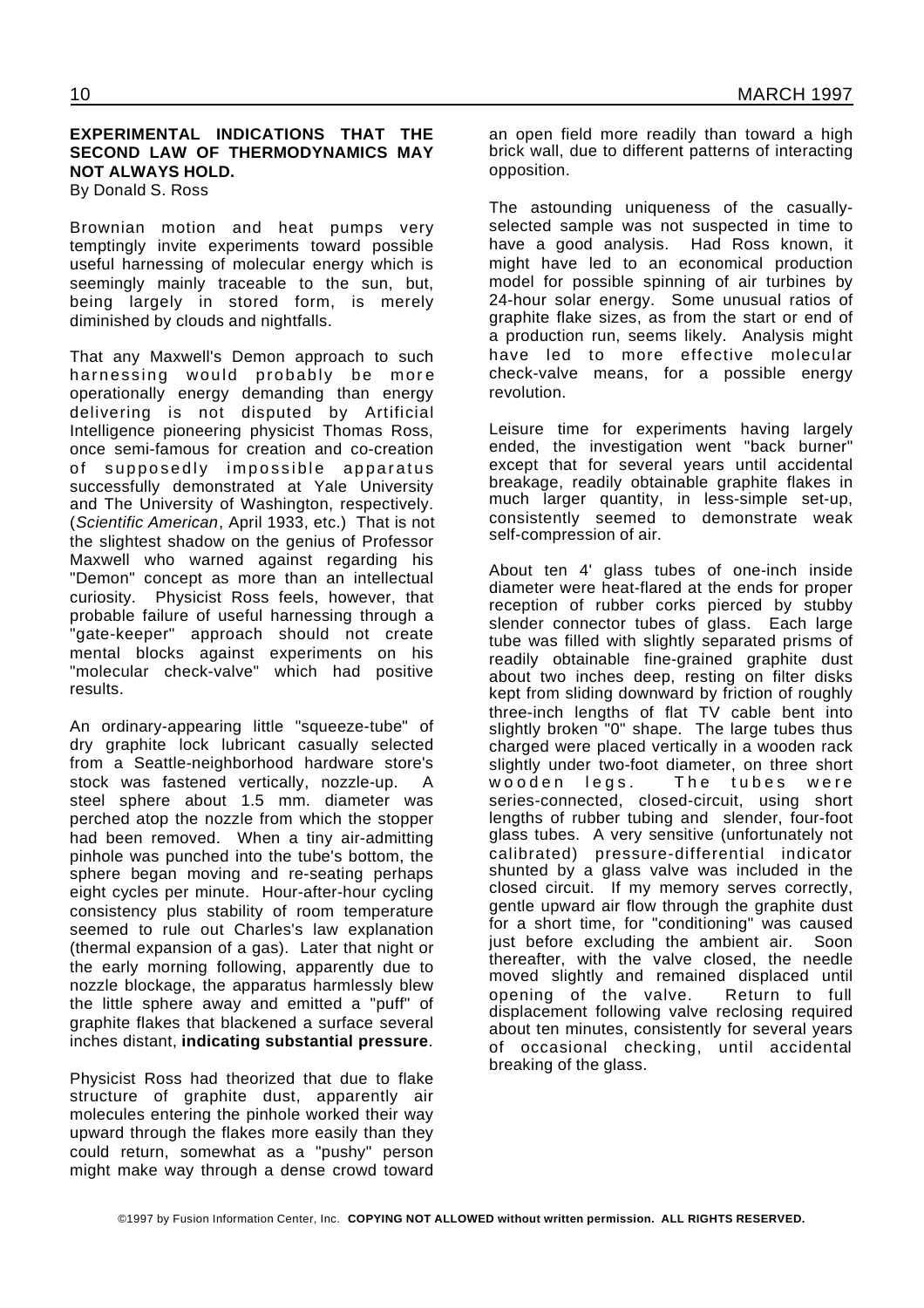Other than for helping "condition" the flakes' arrangement in hopes of furthering check-valve functioning, only atmospheric pressure was tried. Gases other than air offer fascinating experimental possibilities. Finely ground mica instead of, or with, graphite should probably be tried. Physicist Ross (my brother) regrets not having had time to let the graphite particles fall from about 10 feet into the large tubes, for smaller flakes on top. Fewer prisms might have worked better. Possibilities for thesis-directed meaningful experiments seem substantial, even if the outcome would indicate no need for finer-grained expression of The Second Law of Thermodynamics, let alone hopes for an energy revolution potent enough to help revitalize The American Dream.

Donald S. Ross, 41 NE Schooner Pl., Belfair, WA 98528-9257

[Editor's Note: Readers, is this a freak event or is there an adequate explanation? If you want to try a simple (and somewhat similar experiment) take a newly-emptied glass bottle (of any soft drink or beer). Moisten the top of the bottle. Place a dime on the top so that it is sealed by moisture. Grasp the bottle in your hand so that you will provide some heat to the bottle. The dime will cycle through many "burps" as the air is heated and expands. This is an example of Charles gas law. What Ross observed was a different and interesting phenomena. Any suggestions?]

#### **NEW CONFIRMATIONS OF KEN SHOULDERS' CONDENSED CHARGE STRUCTURES** By Don Reed

A recent discovery has been made in experimental electrostatics that may not only have astounding implications for a re-evaluation of the edifice of classical electrodynamics, but may help validate Ken Shoulders' EV charge cluster unit [1] and the ionic fireball phenomenon noted by S. Faile [2], placing them both on a solid scientific foundation.

The new finding pertains to unique topological electromagnetic configurations which are produced with intense charge densities and super-high field potentials. Specifically, the existence of electromagnetic soliton-like singularities has been demonstrated, attendant with the key observation of closed spark loops

in high-voltage electrostatic discharges at the Holifield Heavy Ion Research Facility at Oak Ridge National Laboratory [3,4,5]. Below 10 MV (Megavolts), the discharges resemble those of normal forked lightning. However, above this threshold the discharges' topology changes dramatically. Here, at peak machine voltage (@ 20 MV), these structures have been ascertained as genuine multiply-connected closed-loop configurations, and not the accidental visual superposition of simply-connected spiral discharges [3]. Traditionally, Maxwell's linear theory is supposed to subsume all exhibits of classical electrodynamics, regardless of energy level or charge density of the field. However, the new spark discharge evidence and the Shoulders' research indicate that there may actually exist hitherto unsuspected, separate regimes of classical electrodynamics in highenergy density plasmas, circumscribed by a voltage phase transition [5]. Above this barrier of potential, finite closed energy wavestructures may exist which cannot be codified by the linear symmetries described by the standard Maxwell-Heaviside equations.

Moreover, the existence of such soliton-like structures is supported theoretically with the work of V. Buerakov [6]. He has shown, using a classical nonlinear extension of Maxwell's equation set, that above a critical charge density (about  $10^9$  volt/cm) in a spherically symmetric charge distribution, Coulomb's relation governing the repulsion of like charges, is abrogated. This results in the concentration of the charged field in a sphere of finite critical radius. Remarkably similar to the empirical evidence presented by the Shoulders' phenomenon, and that demonstrated by the closed-loop discharges, the field outside the critical radius approaches an infinitely small value, whereas the field concentration inside this sphere grows. Buerakov calls the entity generated by this process an EC (electromagnetic "cocoon"). It has topological features similar to Shoulders' charge clusters, and is a quasi-stable state whose lifetime is specified by the integrated balance of forces. Despite the fact that Buerakov's EC state was derived from a purely theoretical model, he demonstrated its viability by making a quite favorable comparison of this phenomenon with the known behavior of ball lightning [6]. In addition, using this non-linear classical model he derived all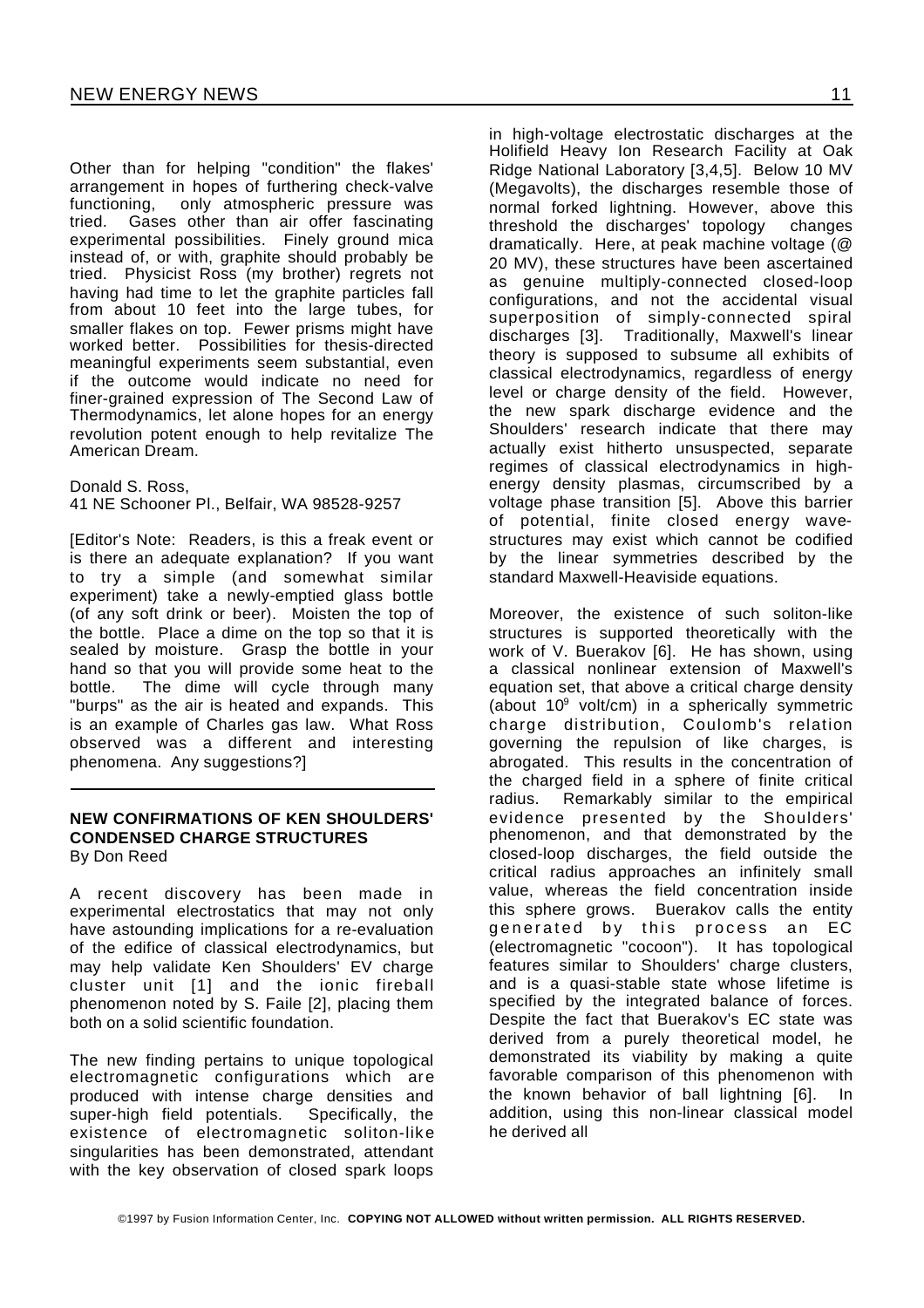the formulae known from quantum mechanics pertaining to the hydrogen atom. The results obtained from the solution were found to totally coincide (to an adequate level of approximation) with those well-known and thoroughly checked by experiment.

#### References

1. K. Shoulders, U.S. Patent # 5,018,180, "Energy Conversion Using High Charge Density."

2. S. Faile, "3-cm Fireball Produced," *New Energy News*, vol 4, no 6, Dec. 1996, p. 17.

3. I. Alexelf, M. Rader, "Observation of Closed Loops in High-Voltage Discharges: A Possible Precursor of Magnetic Flux Trapping," IEEE Trans. Plasma Sci., vol 23, no 6, Dec. 1992, pp. 669-671.

4. I. Alexelf, M. Rader, "Possible Precursors of Ball Lightning-Observation of Closed Loops in High-Voltage Discharges," *Fusion Technology*, vol 27, May 1995, pp 271-273.

5. I. Alexelf, M. Rader, "Observations of Closed Current Loops in High Power Arcs," Proc. 19th Int. Conf. Plasma Science, Tampa, FL, June 1992, p 158.

6. V. Buerakov, Generalization of the Maxwell Equations to the Case of Super-High Electromagnetic Field, Research Institute on Anomalous Phenomena (RIAP), P.O. Box 4684, 310022 Kharkov-22, Ukraine (RIAP Preprint No. 7-93), 1993.

#### **TORSION FIELDS - A NEW SCIENCE**

Courtesy of Alexander Frolov

A.E. Akimov & G.I. Shipov, "Torsion Fields and Their Experimental Manifestation," Proc. of the Internat. Scientific Conf. on New Ideas in Natural Science, St.-Petersburg, Russia, June 1996.

#### EDITOR'S SUMMARY

The Torsion Fields (Spin Fields) theory has been formulated using the ideas of Eli Cartan, who was first to clearly establish the concept of fields generated by the spin angular momentum density. To date over a thousand articles by about 100 authors (half of them Russian) constitutes the literature of Torsion fields. This technology was only theoretical until the 1970s.

Early theory indicated that torsion fields would be about  $10^{-30}$  times the force of gravity. Later it was shown that this result was only for one type of static torsion field generated by spinning sources without radiation. Now it has been shown that much larger torsion fields occur with dynamic torsion (spinning source with emission). It was not until the 1980s that Russian scientists developed torsion field generators with the resulting experimental work yielding many practical results.

Because of the reluctance of the Western scientists to consider a Physical Vacuum as having a real energetic structure, the Russian scientists are the leaders in this new science. Some aspects of the P. Dirac electron-positron model of the physical vacuum have been retained in the development of the model for<br>torsion fields. The big difference is that the The big difference is that the vacuum is considered as consisting of annular wave packets of electrons and positrons rather than electron-positron pairs. The development of the model supports the experimental findings that the vacuum forms an orderly structure with linear packing with spin transverse polarization.

This model has led to better models for the gravitation field (characterized by frequencies extending from  $10^{20}$  to  $10^{40}$  Hertz). Under appropriate conditions the polarized state of the vacuum can be turned into a spin field. So interdependent are the fields of the physical vacuum that Ya.I. Pomeranchuk has said, "The entire physics is the physics of the Vacuum." As stated in this article, "Modern nature does not need any **unifications**. There is but Vacuum and its polarized states existing in Nature, whereas the **unifications** only reflect the degree of our understanding of fields' interconnection."

Here are some of the listed properties of torsion fields:

- 1. Like charges attract.
- 2. The field can extend without loss.
- 3. The fields cannot be screened.

4. The group velocity is not less that  $10<sup>9</sup>$  times the speed of light.

5. All substances possess their own torsion field.

6. The torsion field has memory. (This may explain the Aspden Effect).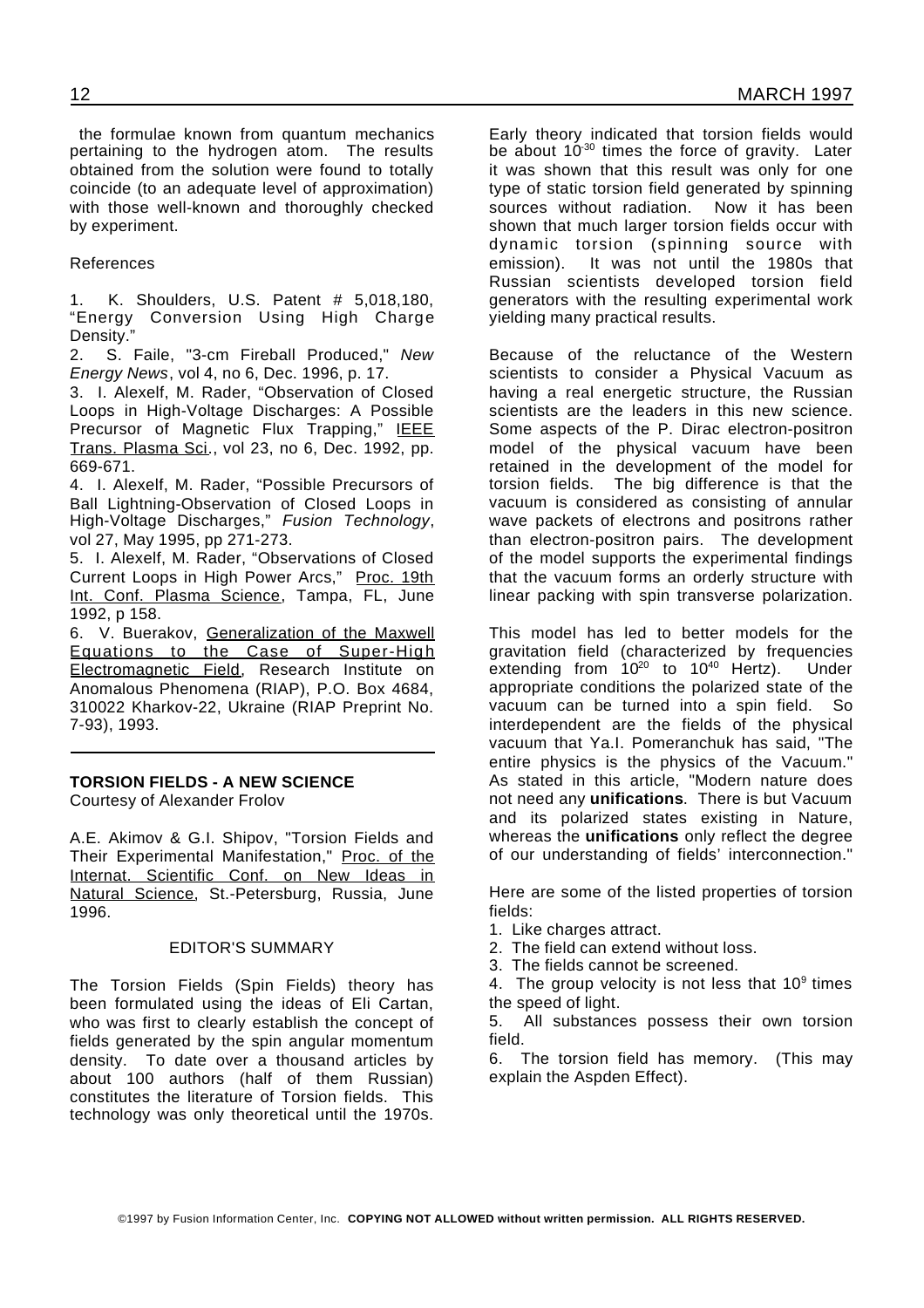The concepts of the torsion fields are consistent with Wheeler's estimation of the energy of the vacuum as being about 10<sup>95</sup> gms per cubic centimeter. By comparison, the density of an atomic nuclei is about 10<sup>14</sup> gms per cu cm. Therefore, it is expected that the development of torsion field technology will yield methods of creating energy that are 300% to 500% efficient, or more.

This new technology has led to the development of the **inertioid**, a kind of a "four-dimensional gyroscope with self action. This device was first accomplished by Vladimir Nikolayevich Tolchin, a Russian engineer. Work is expected to result in a new type of **propeller** or perhaps an inertial propulsion mechanism.

Another finding is that the nature of a metal element going from molten to solid state can be changed by the effect of a torsion field. Instead of a metal lattice of the usual type, various metals have been induced to form a type of quasi-glass structure. This work has been confirmed by the Ukraine Academy of Science's Institute of Materials Technology. Such types of structural rearrangement of steel in amounts up to 200 kg have been achieved using a torsion generator consuming only 10 milliwatts of electric power.

Torsion field communication has also been demonstrated. Digital signals were sent over a 22 km distance in which a hill and concrete apartment buildings intervened. This was further evidence that the torsion fields are neither absorbed nor diminished. Superluminal velocities of communication have been demonstrated.

Perhaps the most astounding discovery is that a photograph taken of the earth's surface (such as from a plane or satellite) leaves an imprint of the torsion field on the picture emulsion. By proper treatment this torsion field image can be made into an image. Because the earth's substances have their own characteristic torsion fields, the use of selected screening can show the type of earth substances that are reflected to the earth's surface by the torsion fields. Mineral and oil prospectors can have new tools for discovery.

Consider the application of this technology to astrophysics. Because all stars rotate and have



A structural scheme of a torsion processing of aerospace pictures. After a paper by A.E. Akimov and G.I. Shipov

torsion fields, **it is possible to find the current position of such stars and not just where they were when the photons captured by normal celestial photography left such a star.** For example, a star image that is cited as being 10 million light years distant could be seen in its near current position. With torsion fields having a group velocity of 10 $9$  times the speed of light, then a star at 10<sup>6</sup> light years away would only have emitted its torsion field about onethousandth of a year or about 8 hours ago. Although not explicitly mentioned in the article, the comparison of a star field with normal pictures compared to torsion field pictures would provide an excellent tool for the motion of distant stars.

#### AUTHORS' CONCLUSIONS

Not only theoretical but also numerous experimental results testify to the fact that torsion fields are an emphatic reality of Nature. Aforementioned evidence reflects but a mite of the accomplished large-scale research work involving over fifty scientific establishments. The acquired results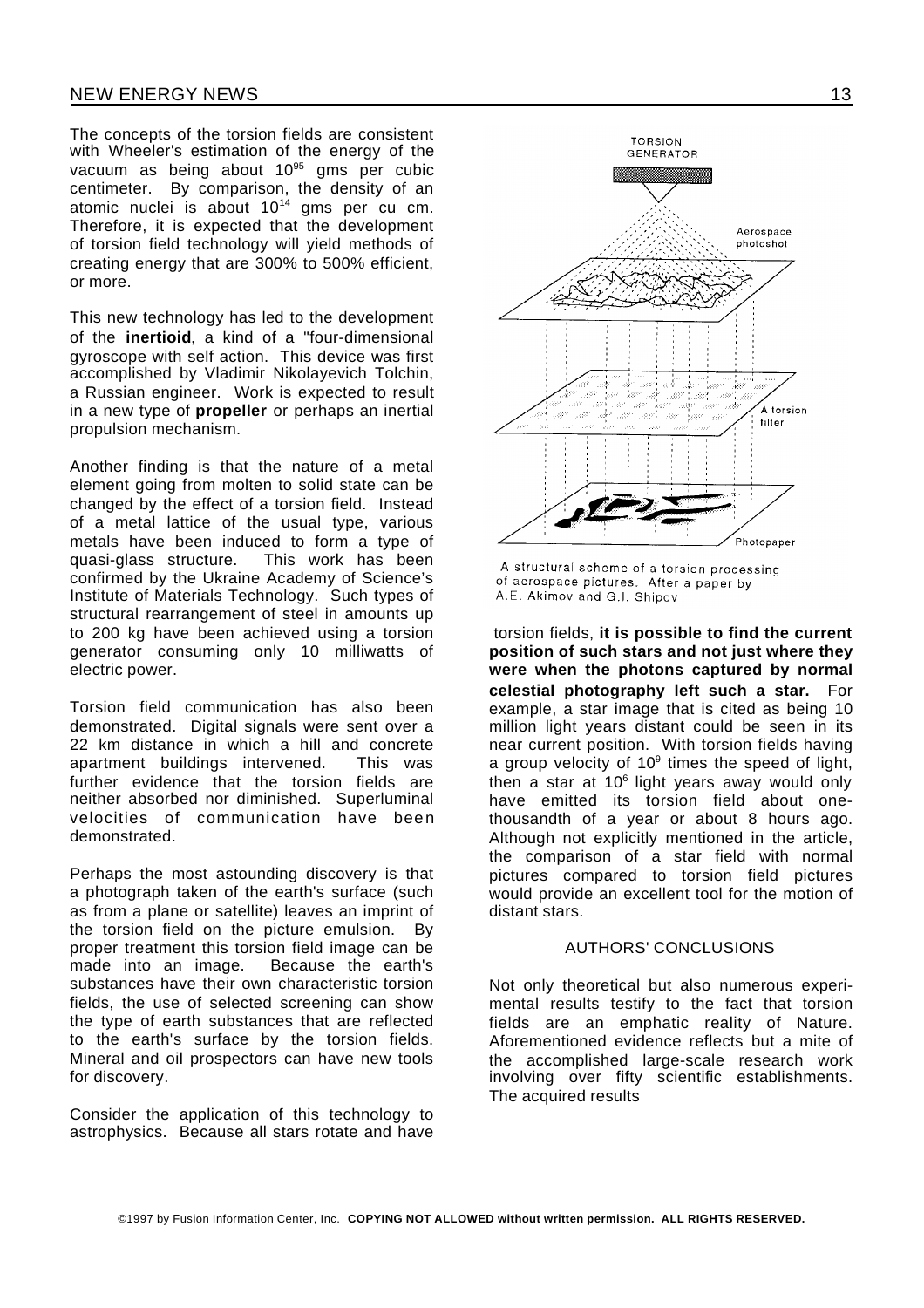considerably change our ideas of the organization of the world. This indicates that the formulated scientific concepts form a new scientific Paradigm which is probably destined to play a more critical role than the breakthrough in the physics of the elapsing 20th century. The already achieved results prompt a conclusion that the 21st century technologies will be torsion technologies.

[Editor's Comments: Those who are searching for Extra-Terrestrial Intelligence (SETI) must be using primitive communications technology. Why would ETs use radio communication when they could communicate much faster and better with Torsion Field Communication? Hey SETI, you may be listening in on the wrong **band** and using the wrong **communicator**.]



#### **PROCEEDINGS OF THE INTERNATIONAL**

**CONFERENCE ON NEW IDEAS IN NATURAL SCIENCES**, compiled by Anatoly P. Smirnov and Alexander V. Frolov, c1996, St.-Petersburg, Russia, June 1996. For copies (\$50 International Money Order) contact Alexander V. Frolov, P.O. Box 37, 193024, St.-Petersburg, Russia.

T e l : 0 1 1 - 7 - 8 1 2 - 2 7 4 7 8 7 7 E m a i l : alex@frolov.spb.ru

#### **Contents**

#### **I. Contemporary Problems in Physics. Theoretical Investigations.**

Economic Effects of Space Energy Technologies (SET) on Individuals and Society, *Josef Gruber*

Editorial "On the History of the Event"

Magneto-Voltaic Technology, A Solid State Approach for Tapping the Zero-Point Energy Field (ZPE), *A. Zielinsky*

Researchers on New Technologies, Address List

The Structure of Problems and Misconceptions in Modern Physics. Methods for Solution, Possibilities and Consequences.

*A.P. Smirnov*

- On Physical Space Structure and New Interaction in Nature, *Yu.A. Baurov*
- The Hypothesis and The Equations of The Unified Matter Field, *A.A. Nassikas*
- Classical & Modified Electrodynamics, *P.A. Zhilin* Tetra Space Co-ordinates (A tetrahedron-based
	- system of space co-ordinates), *Josef Hasslberger*
- Galilei and Relativity Principle, *A.G. Chirkov*
- A New Theory of the Unified Physical Field, *V.L. Groshev*
- Physical Essence of Gravity Constant and its Consequences, *V.V. Vasil'ev*
- The Ether Model as Result of the New Empirical Conception, *A.M. Mishin*
- De Broglie Wave Physics, *Kyrill P. Butusov*
- Expansion of Bor's Quantum Postulates, *J.G. Klyushin*
- The Concept of Mass Process, *A.V. Frolov*
- Thermal Electromagnetic Wave Generator, *B.M. Lebed, S.A. Petrov*
- Saha-Equation Undeniable Evidence for the Physical Nature of Chemical Bonding, *M. Mueller*
- Quantum Electron Hydrodynamics Under Charge Neutralization Conditions, *A.L. Sanin*
- Energies, Impulses, and Forces Arising at Moving Electric Charges in Vacuum, *V.A. Fogel, M.A. Shepsenvol*
- Formula for Relatively Stable Carbon Clusters, *A. Volkov*
- On the Anisotropy of Electron, *A.A. Efimov*
- Kozyrev-Dirak Emanation Method of Detecting and Interaction with Matter *I.M. Shakhparonov*
- Non-Dissipative Closed Electrical Current Process in Normal-State (Non-Superconductive) Electroconductive Media,

*G.S. Turchaninov, I.G. Turchaninov*

- A Proposed Experiment of Direct Detecting of The Vector Potential within Classical Electrodynamics, *V. Onoochin*
- Torsion Fields and Their Experimental Manifestations, *A.E. Akimov, G.I. Shipov*
- A Generalized Formula for the Lorentz Force Density and Maxwell Equations, *J.G. Klyushin*

#### **2. New Energetics. Practical Results.**

- Cold Fusion Research: Models and Potential Benefits, *J.J. Hurtak, P.G. Bailey*
- Use of Regauging and Multivalued Potentials to Achieve Overunity EM Engines: Concepts and Specific Examples, *T.E. Bearden.*
- About the Local Tapping of Energy, *G. Galeczki, P. Marquardt*

The Secret of The "Cold Fusion", *Ph.M. Kanarev*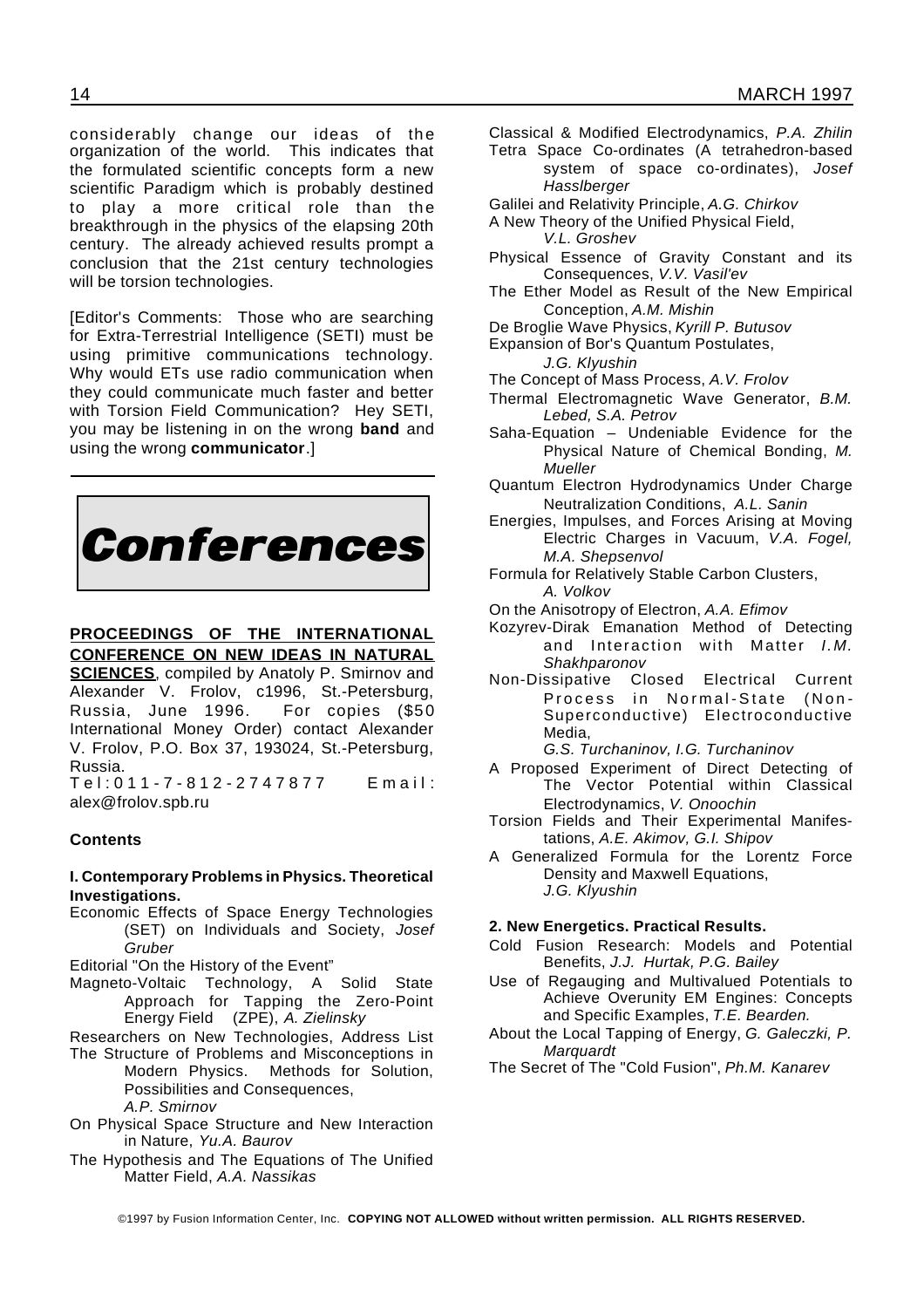- A New Direction In The Energetics, *J.A. Becklemeshev, G.J. Becklemesheva*
- Microscopic Acceleration Mechanism: The Cold Fusion in Deuterated Materials, *D. Chicea*
- Free Energy Generation by Water Decomposition in Highly Efficient Electrolytic Process, *I.V. Goryachev*
- A New Beginning for Thermodynamics, *J. Hasslberger*
- Thermodynamic Principles and Problems of Self-Organizing in Physical Systems,
	- *A. Berezovsky, V. Rosenblum.*
- Energy Transformation Dynamics, *G.A. Mikhailovsky, V.G Mikhailovsky*
- Mechanisms of Energy Inversion and Self-Organization in Real Systems, *A.P. Smirnov, A.A. Smirnov*
- On the Second Beginning of Thermodynamics, *G.N. Buinov*
- N. Tesla's Unique Experiments in Colorado, *G.F. Ignatyev*
- The Work is Created by Means of Potential Field, *A.V. Frolov*
- Thermal Engine With a Single Heat Source, *A. Serogodsky*

#### **3. Gravitation and Adjacent Technologies**

- Free Fall of Elementary Particles: On Moving Bodies and Their Electromagnetic Forces, *N. Rognerud*
- Construction an Engine for Free Space on the Base of a Pondemotor Effect, *G.F. Ignatyev*
- Experimental Fundamentals for Determination of the Nature of Gravitation Interaction Carrier,

*A. Simakov*

Gravitation Results from Interaction of Substance with Gradient of Ether Density, *V.G. Shulgin*

The Quantum Gravitation, *P.D. Shpakov*

- A Gyroscope Video Workshop Set Up to Observe & Determine Mechanical Gyro Properties of Forces, Torques & Motions, *F.J. McCabe*
- Rotating Hemisphere: Center of Mass Shift, *E. Jeong*
- Diffraction of Gravitational Field, *K.P. Butusov*
- About Experimental Proofs of Gravitational Sun to Earth Influence by Screening of the Part of Inflowing Surrounding Space Neutrinos, *M.G. Vinogradova, A.E. Khod'kov*
- Gravitational Technology, *G.R. Uspensky*
- Possibility for the Existence of Anti-Gravity and the Complete Parity Breaking of Gravity: Evidence from Free-Fall Experiment Using a Spinning Gyro, *H.Hayasaka, H. Tanaka, T. Hashida, T. Chubachi, T. Sugiyama*
- The Antigravitation Force in The Balanced Rotating System, *V. Kashuba*
- The Beginning of Experimental Gravitonics, *S.M. Poliakov, O.S. Poliakov*
- Principles and Bases of the Support-less Movement and Realization of it in Nature, *Y.G. Belostotsky*
- The Inertial Propulson Drives, *B.D. Shukalov*

#### **4. Researches of Space and Time**

- The Initial Principles of N.A. Kozyrev's's Causal Mechanics, *L.S. Shikhobalov*
- Equivalence of Mass and Time, *A. Abita*
- On the Question About Analytical Methods Those Reflect the "Substance-Space-Time" Unity of the Nature in the Laws of Natural Science, and about Main Properties of this Unity,
	- *J.G. Goriachko*
- Experiments on the Change of the Direction and Rate of The Motion, *V.A. Chernobrov*
- The Energy Anisotropy of Space, *A.A. Efimov, A.A. Shpitalnaya*
- On Some Properties of the Physical Time and Space, *A.I. Veinik*
- To a Question on Reserves of Information Interaction in a Nature, *V.I. Stavitsky*
- Generalized Golden Section and the Time Theory, *A.R. Timashev*
- Information-Energy Model of Matter and Universe, *V.D. Plykia*
- The United Holography Information Theory of the Universe, *G.V. Dvorin*
- The Lorentz Component of the Cosmological Red Shift, *M/R. Sharipov*

## *Book Reviews*

#### **SPACE ENERGY RECEIVERS**

Courtesy of the publisher.

Richard A. Ford, Space Energy Receivers. Power from the Wheelwork of Nature, published by Simplified Tech. Service, P.O. Box 2140A, Champaign, IL 61825. 8 1/2 x 11, 40 pages, illus. \$8.50 postpaid.

This booklet is an interesting historical summary of inventions that would have changed the world except ... They didn't work, they weren't practical,

The Concept of Gravitation, *A.V. Frolov*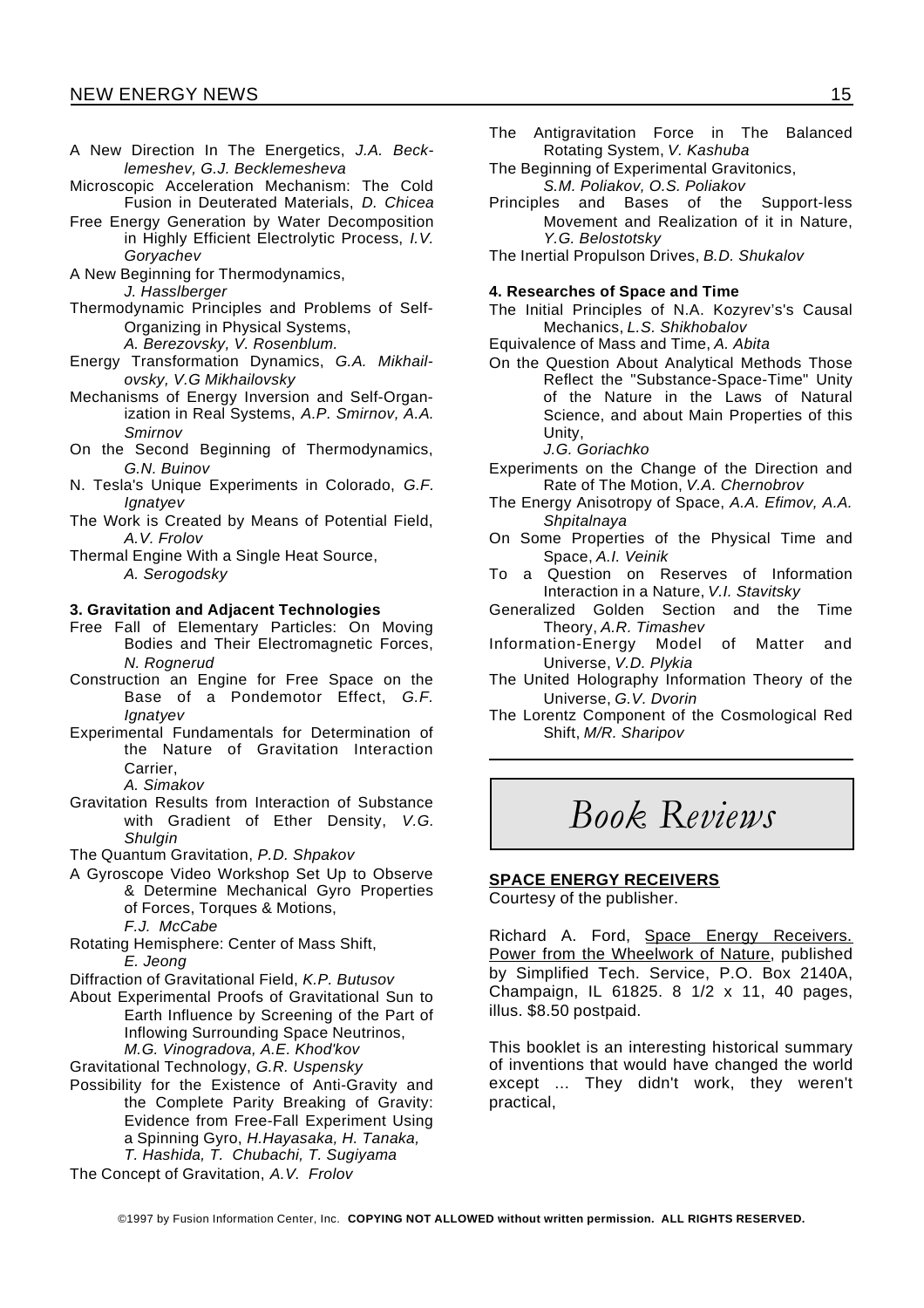or they were prevented from being developed by some real or imaginary entity. The contents cover inventions by Tesla, Moray, Yglesias, Roy J. Meyers, Perriog, Ammann, Anonymous, Hans Coler, and the electric car supposedly made by Tesla.

In the introduction (page 3) the author/compiler cites work on measuring the speed of light. Here is a quote: "Michelson continued to believe in the existence of the ether, never accepting Einstein's interpretation, and he continued to devise new experiments to test the speed of light..." We suggest that the author include a reference to the following paper by Michelson: A.A. Michelson and Henry G. Gale, "The Effect of the Earth's Rotation on the Velocity of Light," *Nature*, **115**, pg 566, (1925). Also: A.A. Michelson, "The Effect of the Earth's Rotation on the Velocity of Light, Part I," *The Astrophysical Journal*, **61**, pp 137-139, (1925), and A.A. Michelson and Henry G. Gale, "The Effect of the Earth's Rotation on the Velocity of Light, Part II," *The Astrophysical Journal*, vol 61, pp 140-145 (1925). **Somehow, these papers are seldom quoted by modern writers and yet they show that the false interpretation of the original Michelson-Morley experiment was a fiasco.**

**These reports of marvelous inventions** are of considerable historic interest. However, after many decades of efforts, why haven't any inventors been able to duplicate such inventions? **Don't tell me that it is because someone doesn't want these inventions duplicated.** Americans include talented and stubborn people who are not going to let any real or imagined entity suppress their efforts. **Readers: Here is a challenge. Show me something that works - besides carburetors.** Any good mechanic can lean out a carburetor and get up to 100 miles per gallon but it won't work winter to summer, up mountain and down to seashore like the good American dependable cars have done for decades.

Here is a hypothesis about suppression of inventions: For every true suppression of an invention, there are nine other inventors who trashed their own labs or claimed suppression **because they failed to do what they were so sure they could accomplish!**

Moray's invention wasn't suppressed. Some greedy guys tried to steal it and Moray wouldn't let them. That was part of Moray's paranoia. Tesla had a great idea of feeding power into the

atmosphere and picking it up anywhere. It wasn't practical. I don't believe that his broadcast power could co-exist with today's radio and TV broadcasts. Sure, there have been some inventions suppressed; some ideas have died with their inventors; probably many other ideas died of natural causes. These historic inventors, some of whom were of genius category, are no better than we have today. Our scientific knowledge has increased from six to twelve times since some of these inventors lived. **We have the science now to solve the world's energy problems. We have better math, we have high-speed, low-cost computers. All we need is more engineers and scientist who are not fooled by seventy years of mistaken interpretation of the Michelson-Morley experiment. There is an energetic aether. Let's tap it!** Maybe this book will give you some ideas.

[Hal Fox, Ed.]

#### **SAFE AS HOUSES**

Review by Hal Fox

David Cowan & Rodney Girdlestone, Safe As Houses? Ill Health and Electro-Stress in the Home, paperback, 212 pages, illus, indexed, c1995, published by Gateway Books, ISBN 1- 85860-037-5, \$13.95.

The background of the authors makes a good combination for writing about electromagnetic health risks and about geopathic stress. Our readers will find that this book provides considerable discussion about both health risks and health aides of electromagnetic fields, the expertise of Rodney Girdlestone. Ranging from the risk of house wiring, household appliances, and Video display units to power lines and electric trains, this book provides an array of questions as to how much our high-tech civilization may impact our health. In America the high voltage transmission lines are often provided with wide corridors where domestic buildings are not permitted. In England, such power lines may be very close to houses, with sometimes strong affects on health.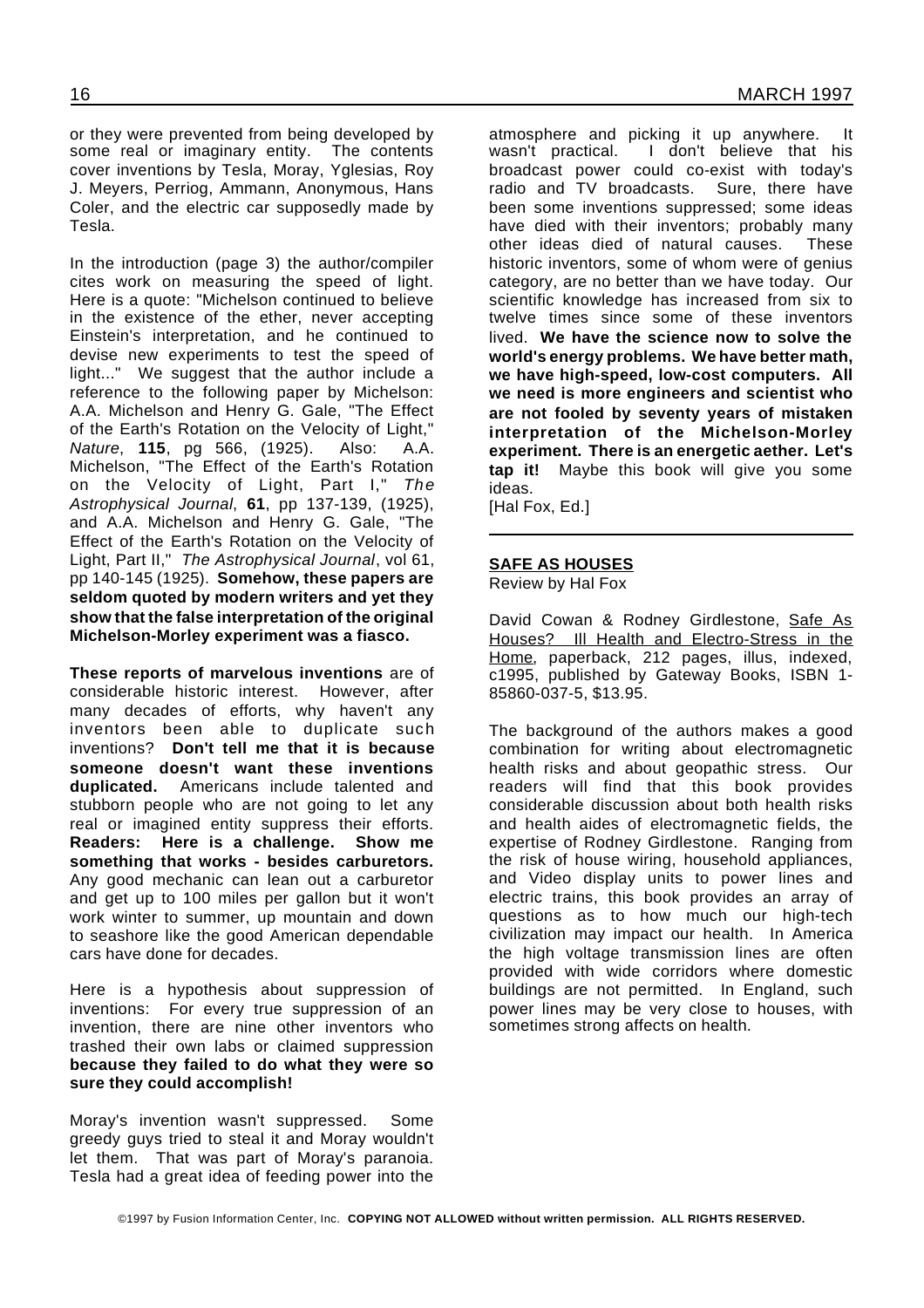On the other side of the scale of energies are the geopathic energies stemming from subtle energies that appear to follow various tracks through the countryside. Often called ley lines (in England) and dragon lines (in China and parts of Asia), these energy lines seem to be a combination of both healthy and unhealthy lines and spirals of subtle energy. Such earth energy sources are not measurable with standard electromagnetic equipment but still, as the authors show, appear to be the cause of a considerable number of unhealthy environments. In one unhealthy case, a house built over a former abattoir (slaughter house) caused ill health to the occupants. [If the accumulation of subtle energy effects of animal slaughter is anything like the results of human slaughter that I experienced in visiting Dachau (where thousands of Jews were slaughtered) soon after the end of World War II, I wouldn't want to live anywhere near a slaughterhouse.]

This book is unusual in dealing with recognized scientific fields of electromagnetism for about half of the book and the not-as-yet-accepted-byscience subtle energies of the earth. The book also provides considerable detail of how dowsing is being used to detect these subtle energies. If you doubt the ability of dowsers to detect subtle energies, you may find this book quite revealing. David Cowan, the dowser, found that he could dowse or sense the energy emanations from some of the famous standing stones in various parts of the United Kingdom. The story behind some of these famous stones (such as Stonehenge) makes one wonder what the ancient inhabitants of England, Scotland, and Wales knew that we don't, as yet, understand.

The authors do a bit better than just to point out problems. The book offers solutions, or at least partial solutions, to both electromagnetic emanations and the geopathic stresses. If you have wondered about ley lines, this book will give you a good overall view of such earthbased phenomena. For the practical scientist, you would do well to read the first half of the book about the potential problems and some of the solutions for reducing stress on those who are sensitive to electromagnetic radiation. At least you will probably agree with this summary paragraph: "Let us face this fact also: there are more people on the planet than she can sustain, feed, clothe and house, without being destroyed

by chemical, electromagnetic, sewage, and radio-active pollution in the process. **It is a rather silly parasite which suffocates and poisons its host as homo sapiens is doing to mother Earth."**

[For more information, contact Barbara Pinto, Gateway Books, 17470 Sonoma Highway, Sonoma, CA 95476. Phone 707-939-1953. Fax 707-938-3515.]



#### **AN ASTUTE LETTER**

Courtesy of John Sinclair

To: IEEE US Activities Board Piscataway, N.J. 08855-1331

Friends,

As a Life Member of IEEE I have a strong interest in the advice we give President Clinton or Congress. I note that we have not, to my knowledge raised objection to the recent DOE policy of opposition to research on cold fusion. DOE is not funding research on cold fusion and is threatening to cancel other kinds of contracts with groups who undertake cold fusion work. There is also a stop order preventing the U.S. Patent Office from issuing patents on cold fusion, though a single patent was issued to Patterson before the shutdown.

The patent offices in Japan, Europe, and elsewhere are doing a landrush business. Many workers in the field report positive results and fully expect large scale commercial production in less than five years.

Cold fusion is being developed by relatively small entities with limited funding. It seems to offer an energy source with negligible pollution, small levels of radiation, low capital cost per unit of energy production, and negligible cost of materials. It also lends itself to the production of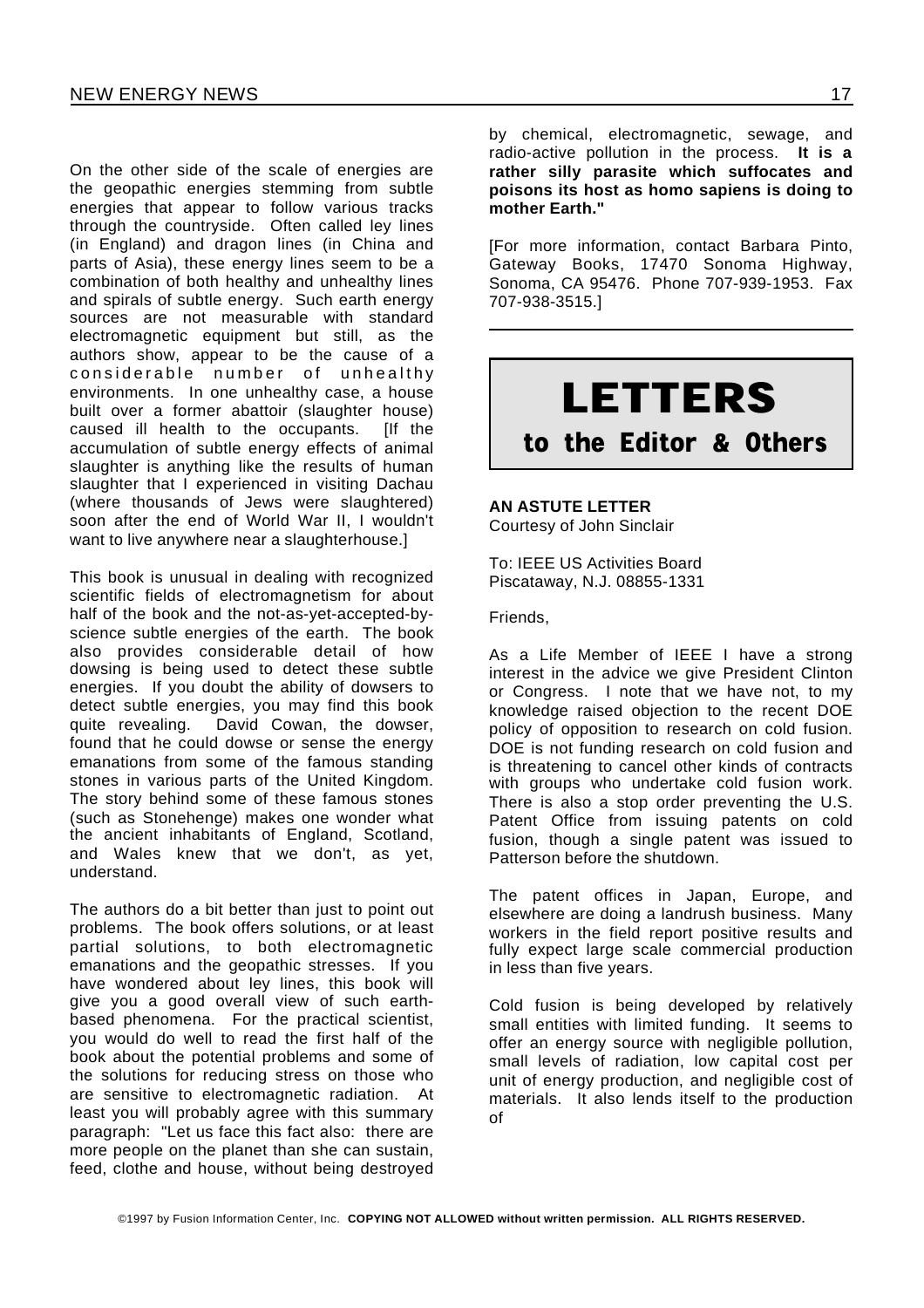very small units suitable for automobiles and individual residences.

We at IEEE will look like fools if we don't get off the dime and back this important work. The U.S. Magnetic and Inertial confinement experiments have cost in the billions and are unlikely to produce a practical working system for another 10 years at least. The Department of Energy should be helping to fund cold fusion. Otherwise the U.S. is likely to be farther behind other industrialized countries than it is already.

I would appreciate a response from the Board.

Sincerely, John G. Sinclair Jr. Life Member IEEE

[Two Editorial comments:

Patterson has received three or more patents from the U.S. Office of Patents and Trademarks, **because he asked for special handling due to his age.** His first cold fusion patent was issued long after the "mole" was placed in the patent office to prevent the issuance of cold fusion patents.

Now that we know how much of the thermal energy is produced in cold fusion, we can shortcut the cold fusion process and go directly to the creation of nuclear reactions. (Shoulders paper presented at the second conference on Low Energy Nuclear Reactions, Sept.13-14, 1997, College Station, Texas). This discovery puts the production of energy right in the hands of all **electronikers**. The IEEE ought to be highly interested.]

#### **DR. GOZZI TO DR. MORRISON**

Copy courtesy of Dr. Gozzi

Dear Dr. Morrison,

I read your Cold Fusion Update No. 12, ICCF-6 report. I have no time to make comments to each statement of your long report. However, I wish to draw your attention to two points:

- 1. Paragraph 4.2 (g)
- 2. Chap. 9 COURT CASE ...

In the first point you attribute to me a statement that is completely false. It is: "Dr. Gozzi concluded that the 4He channel "is not the principal source of energy being about 0.5% of

the energy measured by calorimetry". Your report continues: "Dr. Bressani did not mention this very important statement ... ".

This is a very clear proof of your attitude to generate misinformation about cold fusion and about the people involved. If you check the booklet of the ICCF-6 abstracts at the bottom of page 25, you can see that I could not have made the statement you attributed to me. In fact, if you substitute "4He" with "X-ray", the statement would be correct. Therefore, it is correct that: "Dr. Bressani did not mention this very important statement ... " because I stated exactly the contrary of what you probably wished to hear.

I realize that you are deeply interested in all the things that fit your cold fusion scheme (let me say, your quite pathological scheme) but your "holy war" in favor of establishing the "Truth in Science" cannot be one way. [Morrison fails to recognize some of the truth that is clearly evident in many cold fusion experiments. Ed.]

The second comment concerns your infantile excitement to inform everyone around the world about the verdict (1st level) of an Italian court that did not sentence a journalist for libel as requested by Fleischmann, Pons, Preparata, Bressani, and Del Giudice. It seems to me to be very serious that you are using this argument in an ambiguous way as if the verdict of the court concerned the scientific aspects of cold fusion. I realize that for a "crusader" (which you are) the end justifies the means, but, please, try to moderate yourself.

Best Regards

D. Gozzi [Dr. Gozzi is a well-respected Italian scientist. Ed.]

[Note: The court merely upheld the right of the journalist to write negatively against cold fusion because many of the persons interviewed by the Italian journalist provided that type of slanted information. Dr. Morrison was an expert witness for the defense of the Italian journalist and apparently finds great pleasure in reporting the judgement against the plaintiffs, Pons, Fleischmann et al. Dr. Morrison is bright,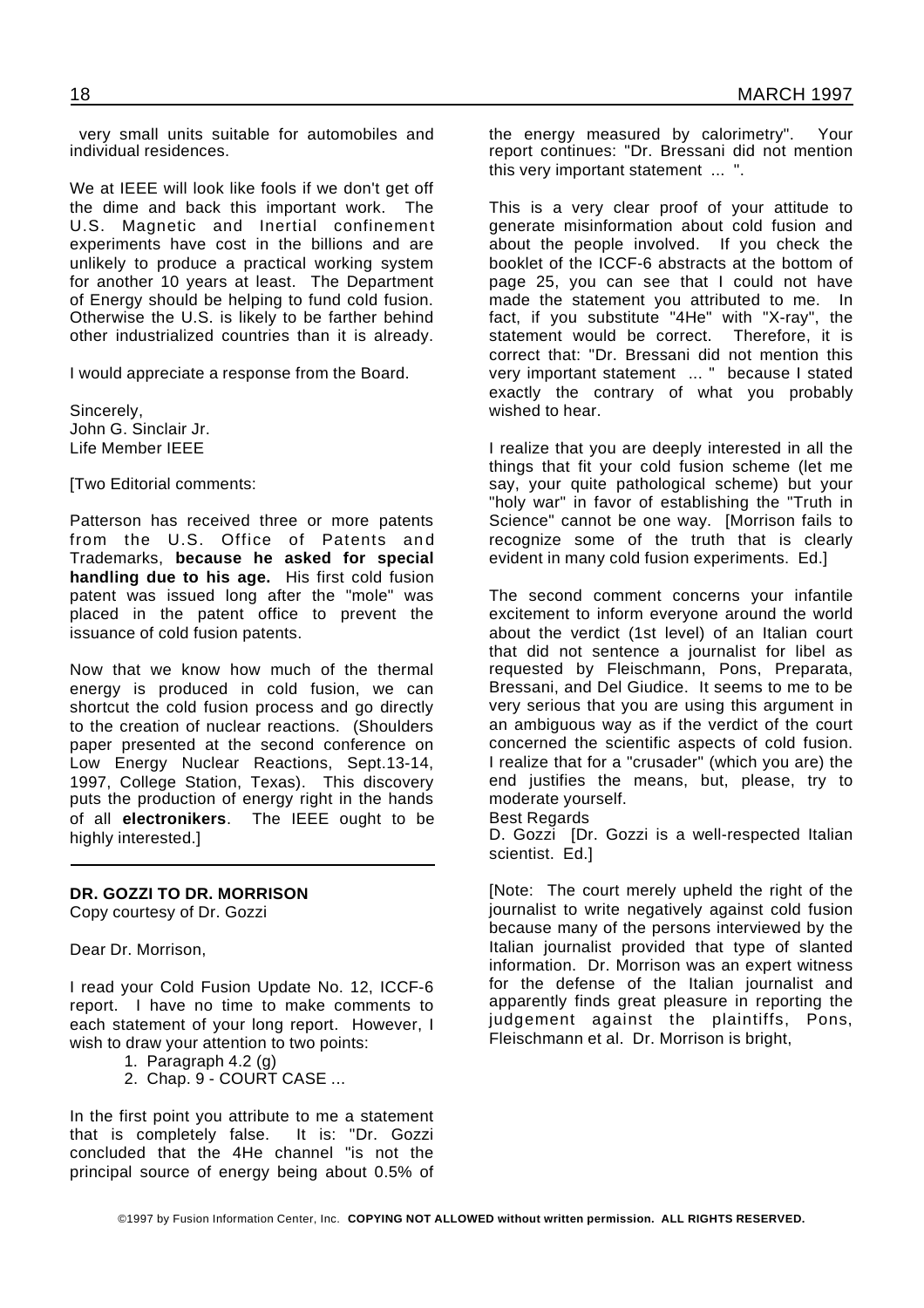articulate, and an excellent scientist. Several years ago, I told Dr. Morrison that he had done more than any other single person to destroy cold fusion. He brightly asked, "Can I quote you on that?" I said, "Yes. But you won't want it on your gravestone." Dr. Morrison is a strong supporter of the **hot fusion** community of scientists who recognized that if cold fusion were real science, it could mean the death of **hot fusion** funding.]

#### **LETTER FROM GERALD LINDLEY**

[After an exchange of correspondence relating to charge clusters, Gerald Lindley (P.O. Box 2552, Manchester, CT 06045-2552) has sent us the following investment advice. We thought *NEN* readers might be interested.]

"I send cc's [carbon copies] so others can see that there is an alternative to electron clusters. The *Journal of New Energy* and *NEN* are fast becoming the Journals of Electron Clusters. No other view is allowed. Perhaps this is because you have patents based on electron clusters. Have you considered the possibility of conflict of interest? In that regards I see the IPO [Initial Public Offering] of FIC as excellent short sale candidate. All one has to do is wait a couple of weeks after the IPO, short sell FIC and wait for the inevitable price collapse. Perhaps you can get FIC on the market just before the stock market crashes this year as this will enhance the collapse in FIC's price.

#### "Sincerely, /s/ Gerald Lindley"

[Just for the record: *NEN* and the *Journal of New Energy* welcome and publish articles on newenergy sources **with an emphasis on experimental results**. We look forward to publishing experimental results about supergravitons (Lindley's favorite physical phenomenon) as fast as these results are achieved and data made available to us. For short sellers, I offer the advice attributed to the English economist John Maynard Keynes: "He who sells what isn't his'n; Buys it back or goes to prison."]

#### **A LETTER ABOUT PATENTS**

as sent to Pat Bailey, President of INE

#### Patrick,

Did a little checking around, partially with an ex-Examiner I work with.

It is true - all patent applications go thru a security scan. The way it works is that the various agencies identify 'sensitive' areas, and the Patent Office splits them out to be forwarded to appropriate designated classifiers. For example, an application on radar may go to an Air Force classifier, whereas a cryptography application goes to the NSA. The criterion is, roughly, "If we'd classify it going out of here, it gets chosen for a Security Order".

When you boil it down, it's still a keyword-based system, and, as such, is pretty easy to avoid getting trapped inadvertently.

The problem with the idea of filing foreign first is that, if the invention is invented in the US, it is illegal to file for a foreign patent without getting a Foreign Filing License from the PTO. (Unless months have passed from the time a US application is filed.)

It is perfectly OK to publish the details of an invention in another country before filing US. But what that does is eliminate any chance of getting any foreign patent (foreign patents will be barred by the publication), and the USPTO will still issue a Secrecy Order, even if the material is public. (This is like Gov't classification of information that has already been published in *Popular Science*.) The feeling is that confirmation of the information by the Gov't makes the info more real, so they often refuse to do that, even though it can make them look silly.

Laws are like this. If you try to power your way through in terms of formulae and rights, you get nowhere, because that's the easy stuff for the legislators to think about. Finesse, tho... if no security flags are raised, that's not the inventor's responsibility.

Dr. Brian Dodson PatentWorld raven@swcp.com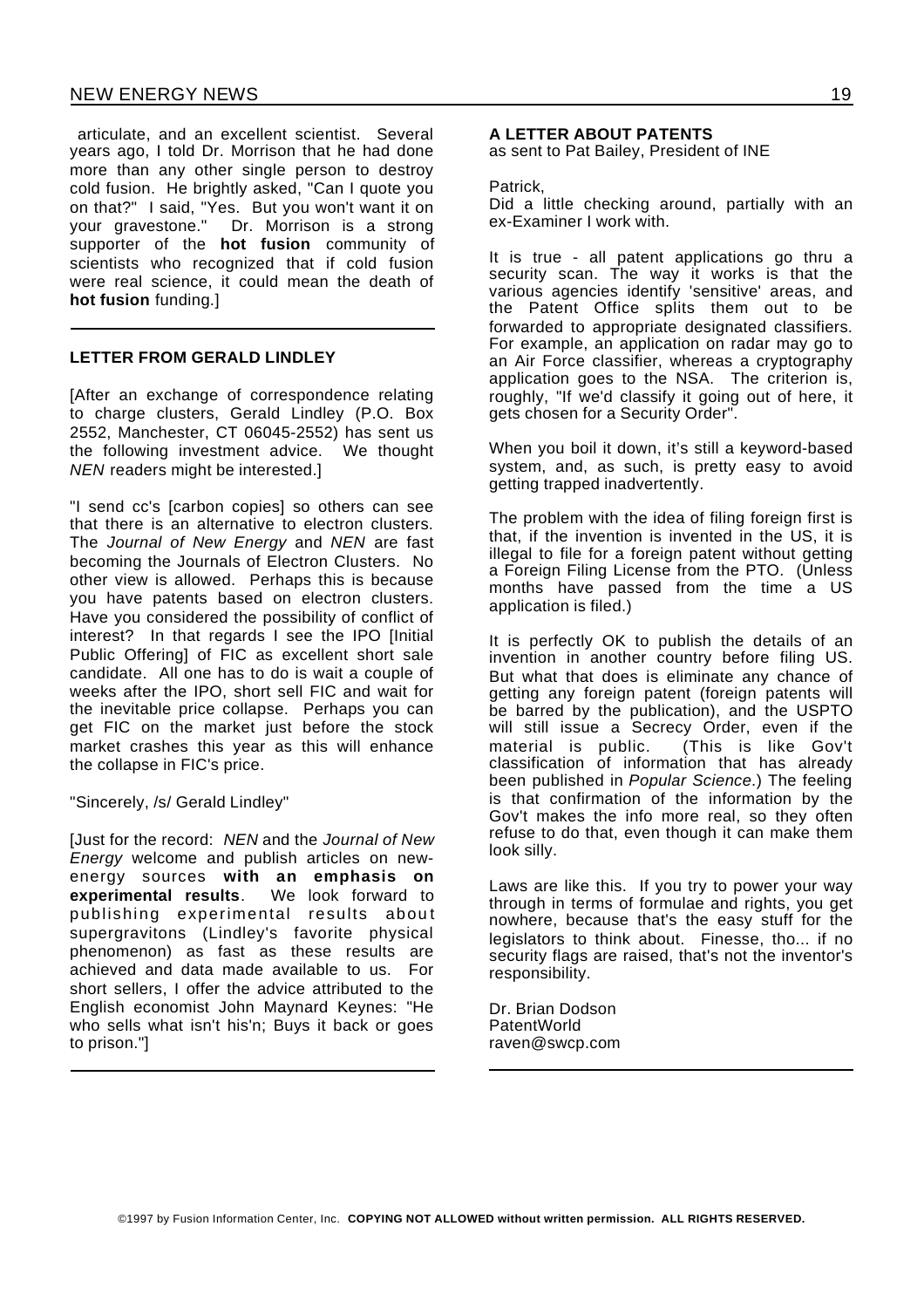#### **LETTER FROM PETER MOBBERLEY**

Mainstream physisists cannot have it both ways, in certain circumstances the holy grails of conservation of **Momentum** and conservation of **Energy** cannot both be right.

Consider a one pound mass traveling at 10 feet per second in collision with another stationary one pound mass whereby the masses stick (they are magnets or have Velcro attached)...

(M=1 lb.) ----------->(M=1 lb.) -------->(2M=2 lbs.)

**Velocity**  $10$  fps  $+$  0 fps  $=$  5 fps

Momentum = mv 10 lb. fps  $+ 0$  lb. fps  $= 2 \times 5 = 10$  lb. fps

Kinetic energy  $\frac{1}{2}$  mv<sup>2</sup>  $\frac{1}{2}$  x 1 x 100 + zero K.E.  $\frac{1}{2}$  x 2 x 25  $= 50$  foot poundals  $= 25$  foot poundals

Notice that momentum is conserved, it always is (as postulated by Newton).

However, Kinetic Energy is not conserved in this case of inelastic collision. (If the Velcro were missing, the collision would have been elastic and K.E. conserved). It is not possible that heating up of the Velcro could account for the 25 foot-poundals of K.E. lost during the inelastic collision.

We have to conclude therefore, that some of the K.E. initially given to the system is no longer available for recovery.

The above macroscopic argument can be applied to the molecular, atomic or subatomic scale.

A monatomic or molecular gas will remain at a constant temperature if contained in a static insulated vessel, because all collisions will be perfectly elastic.

If, however, one wall of the insulated vessel is a piston which moves to increase the volume, some inelastic collisions will take place, cooling the gas and lowering the available Kinetic Energy of the system. It is for this reason that low level heat is less useful and cycle efficiencies are lower at lower temperatures.

In the above we have used the Newtonian expression relating energy, mass and velocity, namely K.E. =  $\frac{1}{2}$  mv<sup>2</sup>. This is of the same form as Einstein's equation,  $E = mc^2$ . . However, Einstein's brilliant realization was that where there is a mathematical or theoretical equality, there is a real equivalence.

Experiment has proved the mass/energy equivalence at relativistic velocities, but this must also be true at non-relativistic velocities when  $v \neq c$ , hence the K.E. loss in inelastic collisions manifests itself as an increase in mass, albeit tiny and immeasurable (although on the cosmic scale, innumerable inelastic collisions would aggregate to produce the substantial amounts of matter we see being created in the expanding universe).

The above tells us that mass/energy equivalence is not exclusively related to the so-called fundamental constant "the velocity of light in vacuo," but that the real fundamental constant is buried within the dimensions of velocity ( $\frac{L}{T}$ ) and is time.

After all, the velocity of light is modified by, for instance, the vicinity of matter. Velocity of light in vacuo =  $c$ , in an low pressure gas it is somewhat slower, its velocity decreasing as the matter density of the propagating medium increases. The flow of time, however, is not subject to manipulation.

Well, my present hands-on research is with the Correa patent. Of all the papers given at Denver, this is the future because they have identified a means of extracting energy from the **flow** of time, which is the fundamental constant of nature (not velocity).

Peter Mobberley E-mail 101373.3232@compuserve.com

[Readers, please comment. –Ed.]

Doubtless no law of chemistry is broken by the action of nervous cells, and no law of physics by the pulses of the nervous fibres. but something requires to be added to our sciences in order that we explain these subtle phenomena. (William Jevons, 1873)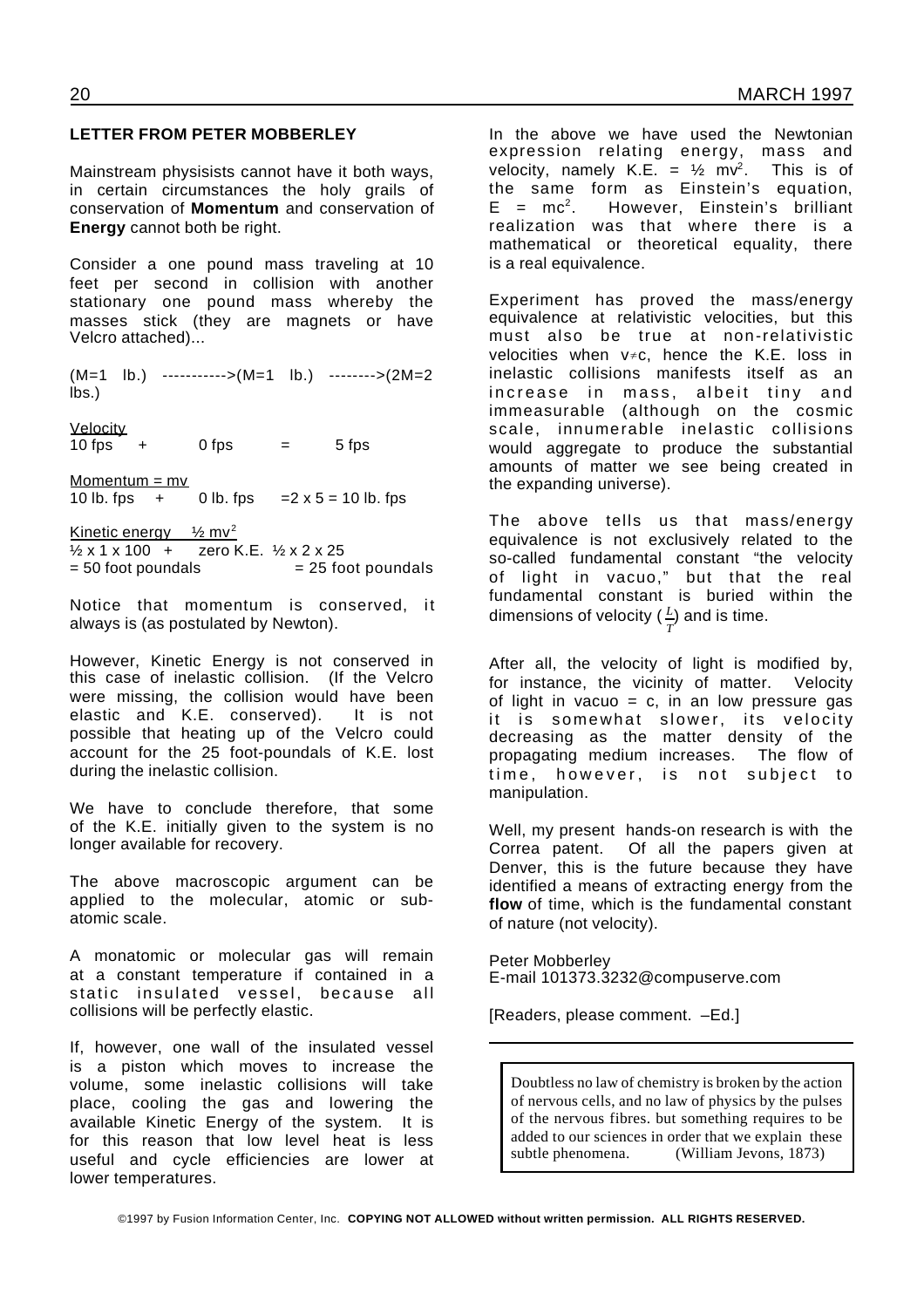# **Meetings**

#### **INTERNATIONAL SYMPOSIUM ON NEW ENERGY**

Memorial Day Weekend May 23-26, 1997 Marriott Denver Tech Center Call for information on presenting papers.

Registration fees: \$150 through March 15, 1997, \$180 until May 22, \$200 at the door. \$75/day, \$45/half-day.

216 Commerce Drive #4, Fort Collins, CO 80524 Phone 970-482-3731, Fax 970-482-3120 Website: www.acad4newenergy.com Cust. Service: csrep@acad4newenergy.com

Marriott Denver Tech Center: Reservations 800-228-9290 or 303-779-1100

Intersociety Energy Conversion Engineering **Conference IECEC - 1997**

July 27 to August 1, 1997 Hilton Hawaiian Village, Honolulu, HI

Abstracts in the area of "Innovative Concepts – Cold Fusion" and other Advanced Energy Conversion Technology areas were accepted until January 17, 1997. Draft papers due March 1997, and Final papers are due in May 1997.

More info. available at: <br />  $\leq$  <br />  $\leq$  x and x solutions  $\leq$  x solutions  $\leq$  x solutions  $\leq$  x solutions  $\leq$  x solutions  $\leq$  x solutions  $\leq$  x solutions  $\leq$  x solutions  $\leq$  x solutions  $\leq$  x s

#### **ICCF-7 International Cold Fusion Forum Vancouver, B.C., Canada April 19-24, 1998**

With the maturation of the field, ICCF-7 seeks to attract a more diverse audience including additional scientists, research institutes, students, national funding agencies, commercial interests, journalists, and spouses. It is the objective of ICCF-7 to provide a productive international forum for communication and education.

#### **Calendar:**

June 1997: Local Organizing Committee call for 1-2 paragraph abstracts for sampling of potential presentations. Selection rules and evaluation criteria will be provided at this time.

September 1997: Official call for full, one-page abstracts. Final peer review process begins.

December 1997: Final notification to all presenters regarding the format of their presentation.

January 1998: Deadline for final abstracts to be published in ICCF-7 Program Manual and Website.

April 1998: Conference. All presenters must hand in their final papers during the conference for timely inclusion in the publication ICCF-7 Proceedings.

A different topic is planned for each day at ICCF-7. An invited presentation with summary review or global implications for the entire field will begin each day's topic, followed by five oral presentations on the topic. Afternoons will be entirely devoted to enhanced poster sessions, which include a 3-5 minute oral preview and summary. A "Top Ten" poster presenters will be selected by the attendees, and each will conduct an expanded 15 minute presentation to the full audience on Thursday afternoon. Three evening workshops will also be held.

Topics include: Heat & Related Products, Nuclear Processes & Products, Materials & Innovative Approaches, and Theory & Nuclear Physics.

For more information or to get on mailing list, contact: ICCF-7 c/o ENECO 391-B Chipeta Way, Salt Lake City, UT 84108 USA Phone (801) 583-2000 Fax (801) 583-6245 jaeger@ENECO-USA.com

Conference on the Fundamental Structure and Mechanisms of the Universe May 30 - June 1, 1997 at the Gold Rush Country, about 2 hrs. from San Francisco in the foothills of the Sierras.

"The conference will be a search for a common structure that will clearly explain the behavior of electromagnetism and matter, forces, space, time, entropy, at a fundamental level, and remove the wave particle duality, and should allow physics to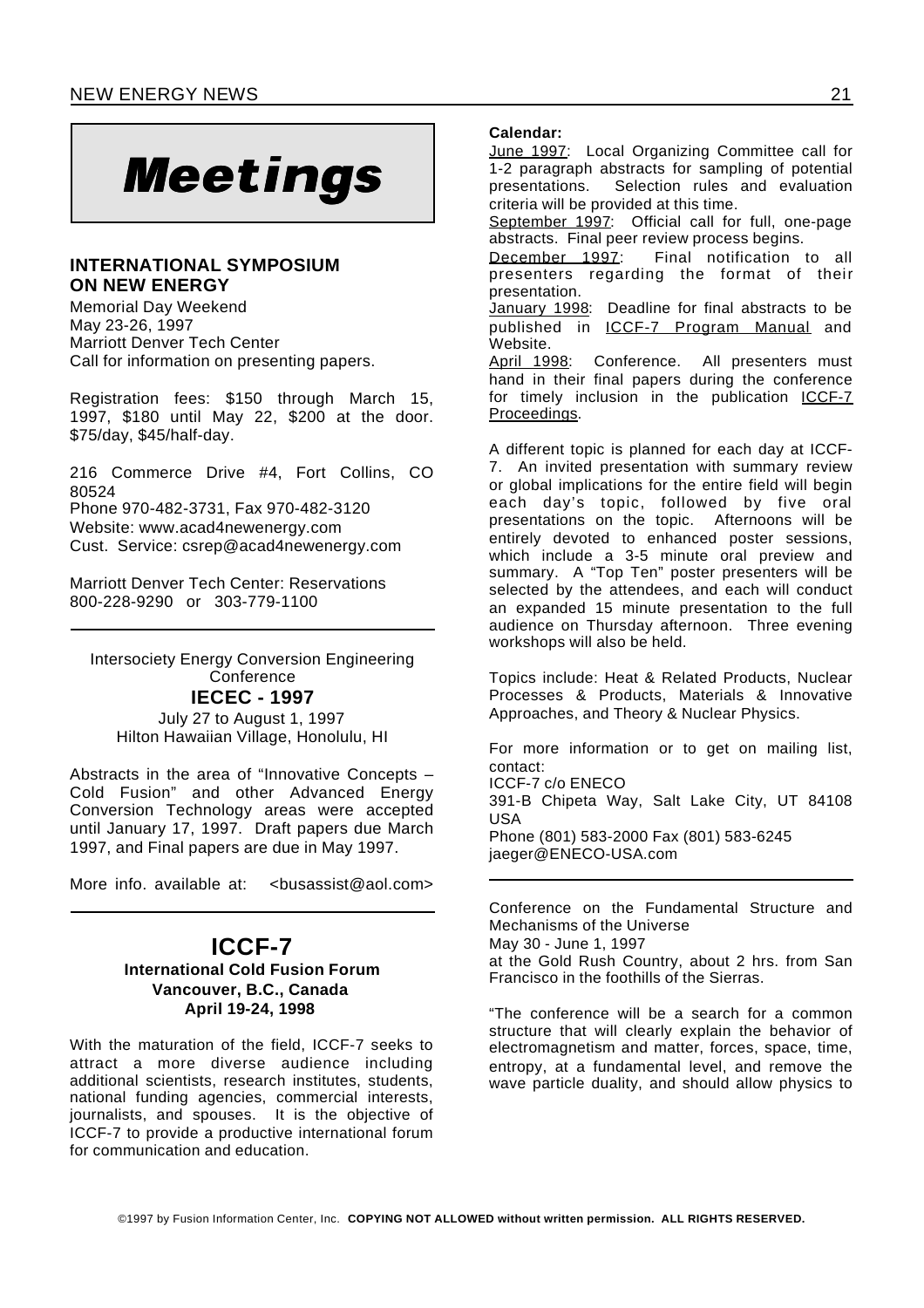move forward again." Organized by the Alexandria Foundation.

For further details, refer to web site: www.kcbbs.gen.nz/users/rtomes/conf-l.htm

An AETHER Conference is being planned for July or August 1997 at Stanford, CA. Its purpose is to bring together contacts, researchers and theorists on the subject of the Aether. For further info contact: Plasmatronics, Int., P.O. Box E, Menlo Park, CA 94026, Tel. 415-569-3299.

## Commercial Column

The following companies (listed alphabetically) are commercializing cold fusion or other enhanced energy devices: [Listings with your additional copy, boxed, for small annual service fee.]

#### **COMPANY**: PRODUCT

**American Pure Fusion Engineering and Supply**: Warren Cooley, 1-800-789-7109 or 503-585-6746. Email to: Coolwar@aol.com

**CAI, Inc.,** CAI has acquired rights to develop and produce a new-type of thermal power based on the controlled production of clean nuclear reactions from micro-miniature tokamaks (provided by nature). Contact through FIC, Voice 801-583-6232, Fax 801-583-2963.

**CETI** (Clean Energy Technologies, Inc.): Dallas, Texas. Voice 214-982-8340, FAX 214-982-8349.

**ENECO**: is in the business of commercializing the exciting new field of low energy induced nuclear reactions in solids via patent licensing, joint-ventures, and co-operative research. ENECO, University of Utah Research Park, 391-B Chipeta Way, Salt Lake City, Utah 84108 USA. Contact Fred Jaeger, Voice 801- 583-2000, Fax 801-583-6245. Email: jaeger@ENECO-USA.com

**Clustron Sciences Corp.**: Contact: Ron Brightsen, 703-476-8731.

**E-Quest Sciences**: Contact Russ George, FAX 415- 851-8489.

**Holotec AG**: Clean Energy Technology, contact André Waser, Gen. Mgr., Bireggstrasse 14, CH-6003, Luzern, Switzerland. Phone 011 41-41 360 4485, or Fax 011 41-41 360 4486.

**Hydro Dynamics, Inc**.: Rome, Georgia. Contact James Griggs, Voice 706-234-4111 Fax 706-234- 0702.

**Fusion Information Center (FIC)**: Research and development of new energy systems. The world's most complete resource depository for cold fusion research information, as well as other new energy research including zero-point energy; space energy research; electronic, electromagnetic, and mechanical over unity devices and transmutation. We are the publishers for *New Energy News*, and *the Journal of New Energy.* Voice 801-583-6232, Fax 801-583-2963. Contact Hal Fox.

**JET Energy Technology, Inc.**: Weston, MA. Contact Dr. Mitchell Swartz, Voice 617-237-3625. Fax 617- 237-3625.

**Labofex, Experimental and Applied Plasma Physics**: Ontario, Canada. Contact Dr. Paulo N. Correa. Tel 905-660-1040 Fax 905-738-8427

**Magnetic Power Inc.**: Sebastopol, CA. Contact Mark Goldes, voice 707-829-9391, Fax 707-829- 1002.

**Nova Resources Group, Inc**.: Denver, CO. Call Chip Ransford, Phone 303-433-5582.

**UV Enhanced Ultrasound**: Hong Kong. FAX 852- 2338-3057.

**"YUSMAR"- Scientific-Commercial Company:** President: Dr. Yuri S. Potapov, 277012 Kishinev, Moldova. Phone and Fax 011-3732-233318.

**Zenergy Corporation**: 390 South Robins Way, Chandler, AZ 85225. Contact Reed Huish: 602-814- 7865, Fax 602-821-0967, e-mail: info@zenergy.com

Note: The Fusion Information Center has been acting as an information source to many of these companies. We expect to augment our international service to provide contacts, information, and business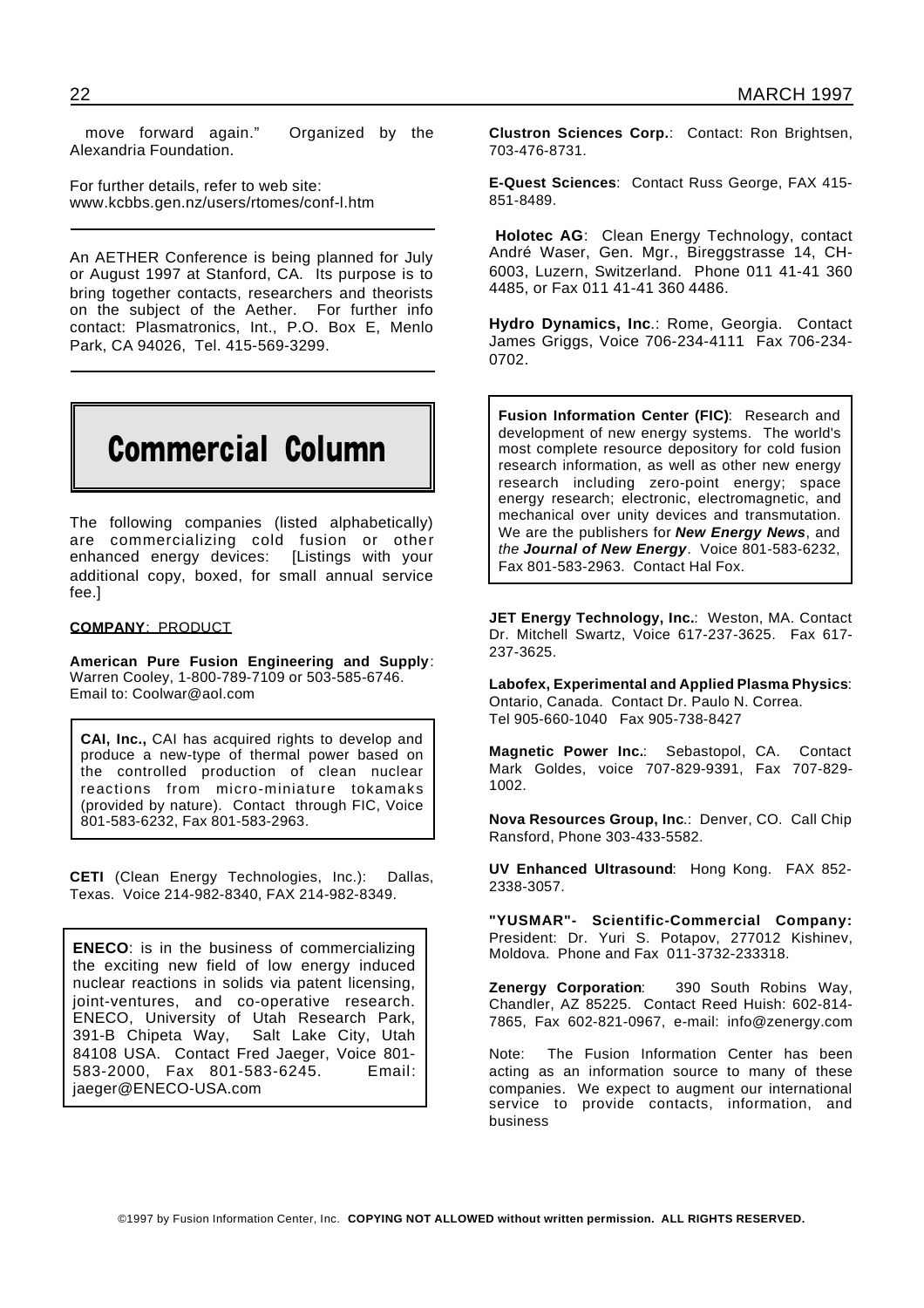opportunities to companies considering an entry into the enhanced energy market.

#### **INFORMATION SOURCES**

Academy for New Energy (ANE) 216 Commerce Drive, Ste. 4, Fort Collins, CO 80524. Tel. 970-482- 3731

*ANE Newsletter*, quarterly publication of ANE, edited by Robert Emmerich.

*Advanced Energy Network Newsletter*, quarterly. Advanced Energy Network, P.O. Box 691 , Rondebosch 7700 Capetown, Rep. South Africa.

*Cold Fusion*, monthly newsletter, edited by Wayne Green; 70 Route 202N, Petersborough, NH 03458.

*Cold Fusion Times,* quarterly newsletter published by Dr. Mitchell Swartz; P.O. Box 81135, Wellesley Hills M A 0 2 1 8 1. H o m e P a q e : http://world.std.com/~mica/cft.html

*Cycles*, a R&D newsletter, published by Dieter Soegemeier, Editor, GPO Box 269, Brisbane, QLD.4001, Australia. Phone/Fax: +61 (0)7 3809 3257.

*Electric Spacecraft Journal*, quarterly, edited by Charles A. Yost, 73 Sunlight Drive, Leicester, NC 28748.

*Electrifying Times*, 3/year magazine. 63600 Deschutes Market Rd, Bend, OR 97701 Phone 541- 388-1908,

Fax 541-388-2750, E-mail <etimes@teleport.com> www.teleport.com/~etimes/

*Fusion Facts* is now a section in the *Journal of New Energy*.

*Fusion Technology,* Journal of the American Nuclear Society, edited by Dr. George Miley, 555 N. Kensington Ave., La Grange Park, IL 60525.

*Infinite Energy,* bi-monthly magazine. P.O. Box 2816, Concord, NH 03302-2816. Voice: 603-228- 4516. Fax: 603-224-5975 E-mail 76570.2270@compuserve.com

*Journal of New Energy***,** quarterly, presenting papers representing the new areas of energy research, leading-edge ideas in the development of new energy technology, and the theories behind them. Published by the Fusion Information Center, Inc. Editor: Hal Fox.

KeelyNet BBS - Jerry Decker, 214-324-3501 Internet: www.keelynet.com

**Institute for New Energy (INE),** organization to promote and help find funding for new energy research. Salt Lake City, Utah. Visit our **Home Page**: www.padrak.com/ine/ which contains many important scientific papers and current reports on all areas of research. E-mail: ine@padrak.com Voice 801-583-6232, Fax 801-583-2963. *New Energy News* monthly newsletter for INE, highlighting the research and development in the worldwide new

energy arena. Edited by Hal Fox.

E-mail: jdecker@keelynet.com

*Planetary Association for Clean Energy Newsletter*, quarterly, edited by Dr. Andrew Michrowski. 100 Bronson Ave, # 1001, Ottawa, Ontario K1R 6G8, Canada. Web page: http://energie.keng.de/~pace

*Space Energy Journal*, quarterly, edited by Jim Kettner & Don Kelly, P.O. Box 1136, Clearwater, FL 34617-1136.

The above list of commercial and information sources will be growing. New listings will be added as information is received. Send information to *NEN*, P.O. Box 58639, Salt Lake City, UT, 84158.